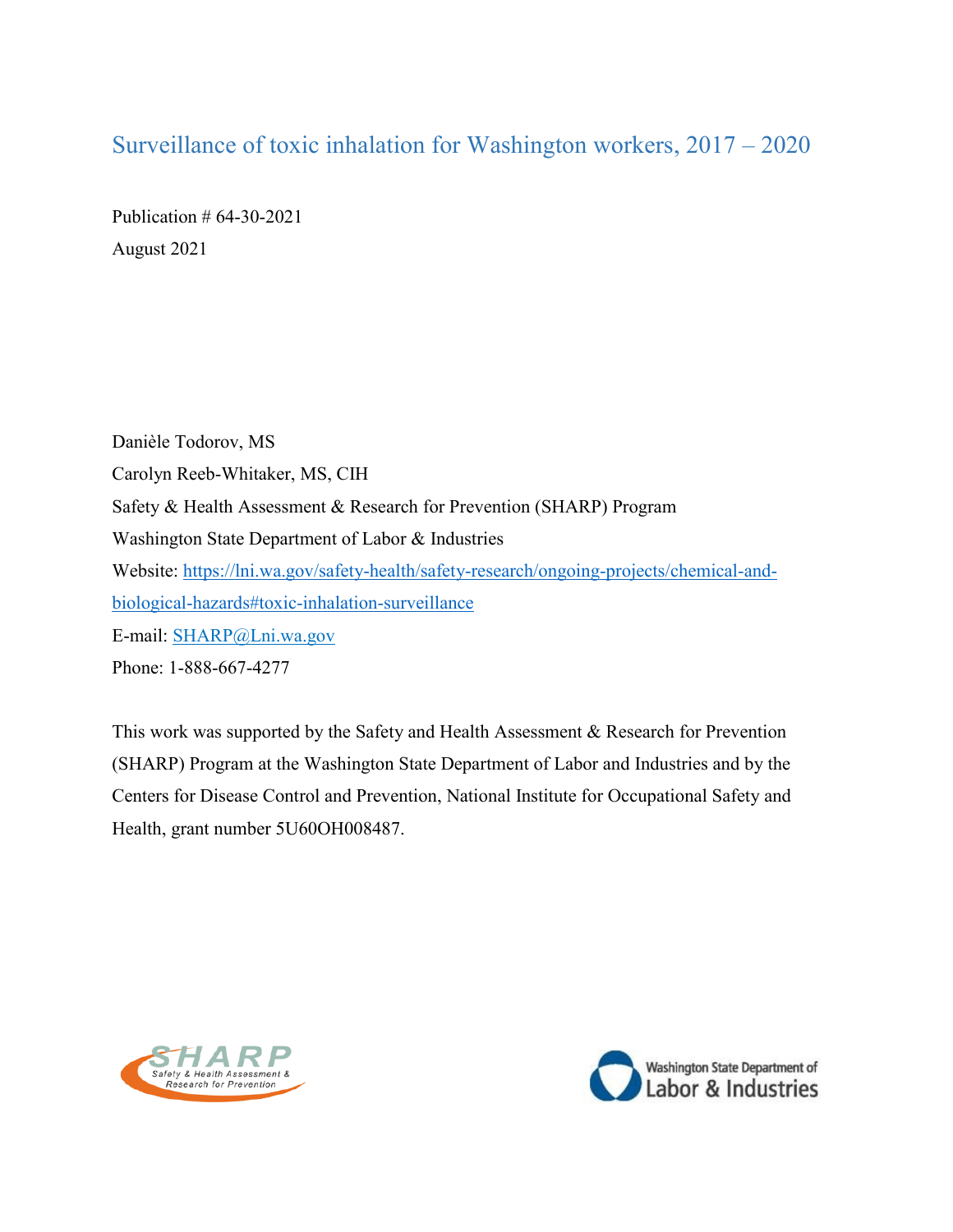# Contents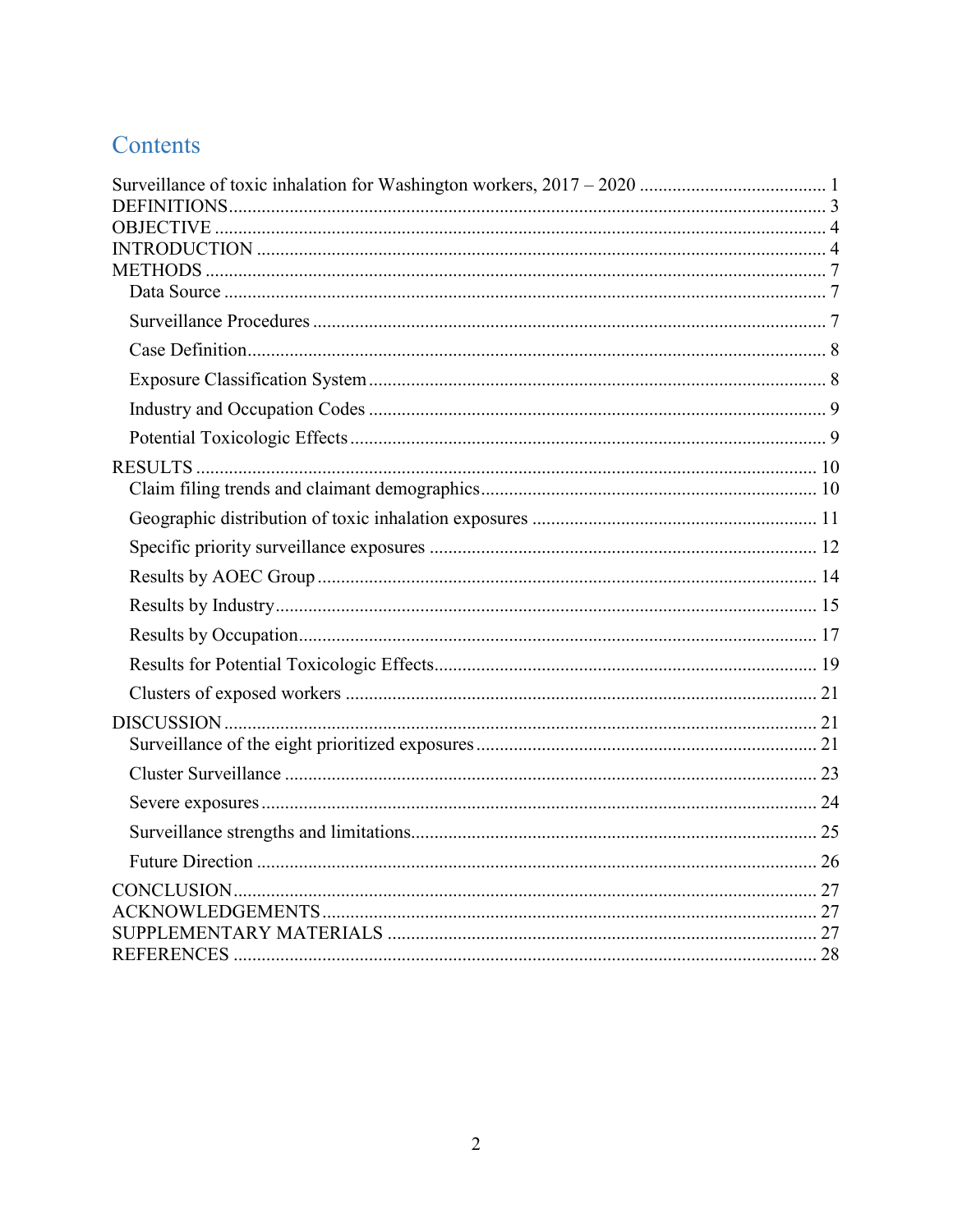# <span id="page-2-0"></span>DEFINITIONS

| <b>ACGIH</b> | American Conference of Governmental Hygienists                                                      |
|--------------|-----------------------------------------------------------------------------------------------------|
| <b>AOEC</b>  | Association of Occupational and Environmental Clinics                                               |
| <b>CAS</b>   | <b>Chemical Abstract Number</b>                                                                     |
| CO           | Carbon Monoxide                                                                                     |
| <b>DOSH</b>  | Division of Occupational Safety & Health, Labor & Industries                                        |
|              | ICD-10-CM International Classification of Disease, 10 <sup>th</sup> Revision, Clinical Modification |
| Industry     | The type of activity at a person's place of work                                                    |
| L&I          | Washington State Department of Labor and Industries                                                 |
| <b>NAICS</b> | North American Industry Classification System                                                       |
| <b>NOS</b>   | Not otherwise specified                                                                             |
| Occupation   | The kind of work a person does to earn a living                                                     |
| <b>OIICS</b> | Occupational Injury and Illness Coding System                                                       |
| <b>OSHA</b>  | Occupational Safety and Health Administration                                                       |
| <b>ROIID</b> | Report of Industrial Injury or Occupational Disease (ROIID) form                                    |
| <b>SOC</b>   | <b>Standard Occupation Classification</b>                                                           |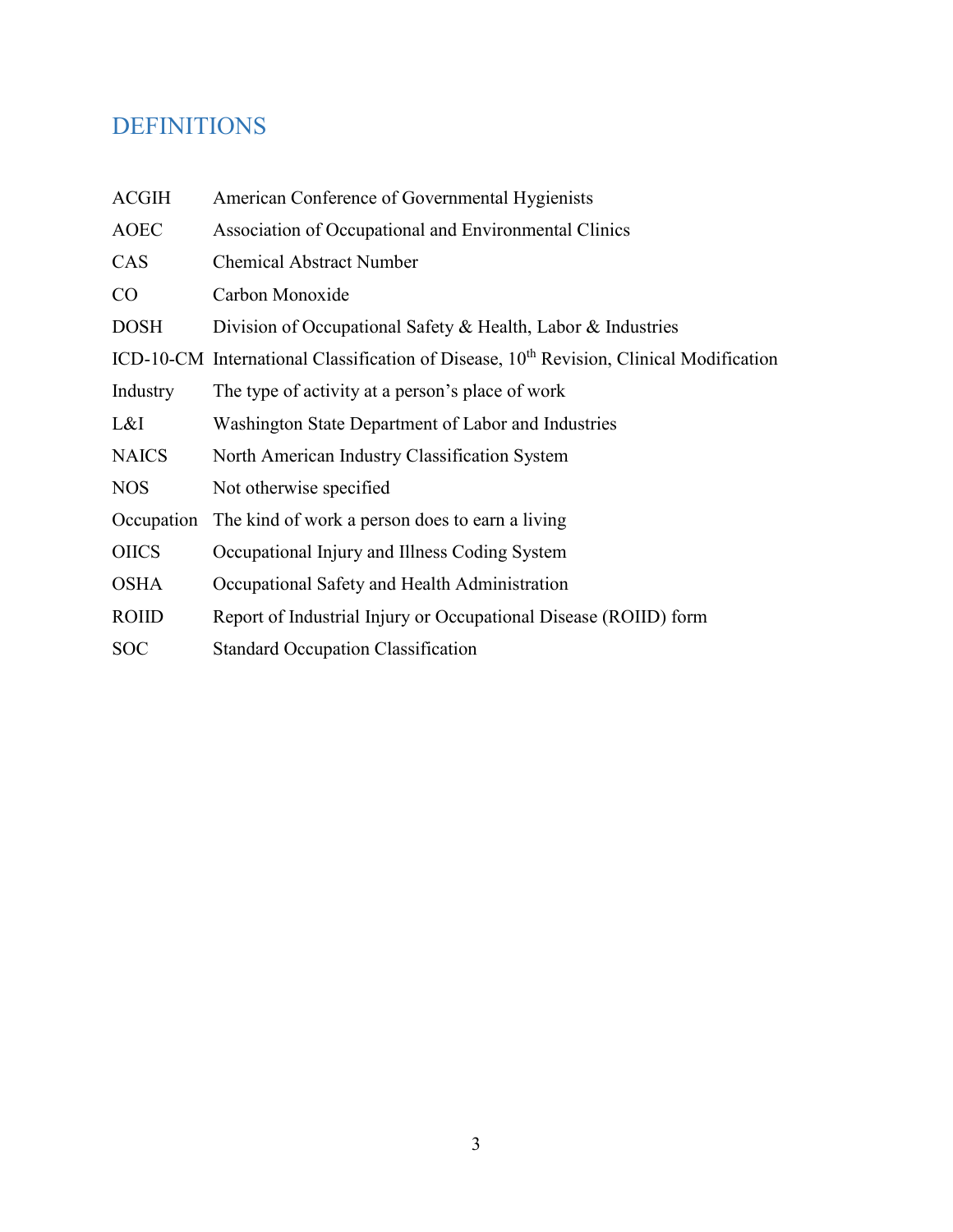## <span id="page-3-0"></span>**OBJECTIVE**

The goal of Washington State's toxic inhalation surveillance system is to identify emerging patterns in hazardous workplace exposures. In this report, we discuss the methods underlying the surveillance system for the first time, summarize findings from cases established between 2017 and 2020, and present future directions for the surveillance system. Surveillance system methods and an evaluation of the system's case-capture criteria can be found in a companion report (Washington State Department Labor and Industries, 2021, [link\)](https://lni.wa.gov/safety-health/safety-research/files/2021/64_31_2021_MethodsEvalSurveillanceToxicInhal_2017-2020.pdf).

# <span id="page-3-1"></span>INTRODUCTION

Washington's toxic inhalation surveillance system was established in January 2017 to characterize toxic inhalation exposures that may result in either acute injury or chronic disease. The sole data source for the surveillance system is the Washington State Department of Labor and Industries (L&I) workers' compensation system. We describe toxic inhalation exposures as reported through workers' compensation claims, identify clusters of related exposures, and provide detailed data tables by industry and occupation. These results can be used by employers, trade associations, and public health entities interested in developing prevention activities. The goal of the surveillance system is to inform targeted prevention activities and reduce the burden of preventable toxic inhalation exposures.

At the onset, this surveillance system initially focused on eight exposures with high relevance to Washington industries and workers. **Carbon monoxide** is a well-known and common workplace hazard, particularly in the agriculture and construction industries (Lofgren 2002, Reeb-Whitaker 2010). **Chromium** and **beryllium** are highly toxic metals and are the subject of federal Occupational Safety and Health Administration (OSHA) standards with contemporary updates. L&I's Division of Occupational Safety and Health (DOSH) administers these standards in Washington. The Permissible Exposure Level (PEL) for hexavalent chromium was reduced in 2006 (Chapter 296-62 WAC, Part I-2) and L&I's rule for beryllium in all industries took effect in 2018 (Chapter 296-850 WAC). Both rules mandate that employers provide medical surveillance for exposed workers. **Methylene chloride**, also known as dichloromethane or DMC, was identified in 2012 as a lethal exposure in bathtub refinishers in multiple states (CDC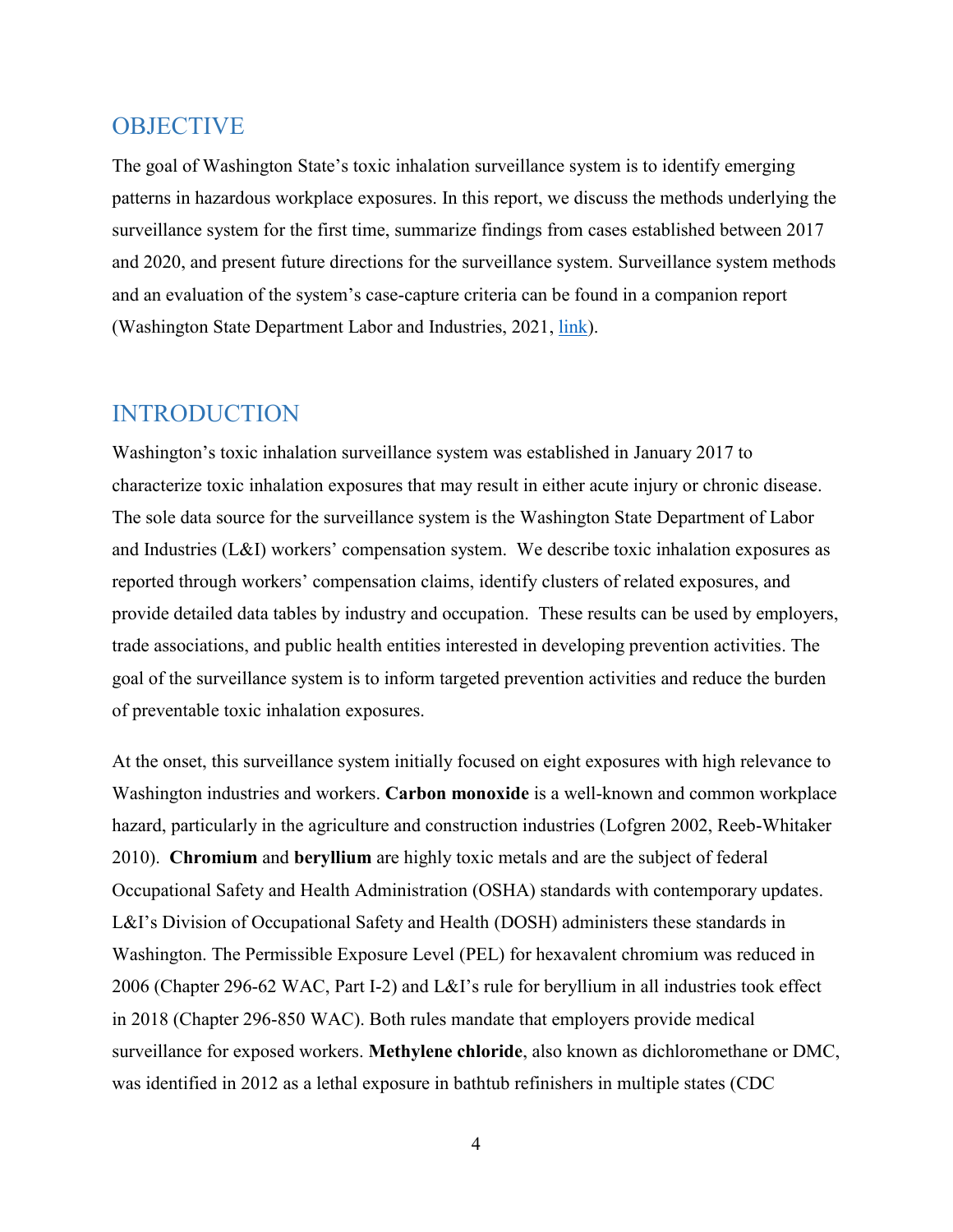MMWR 2012). The Environmental Protection Agency's Final Risk Evaluation on methylene chloride determined 'unreasonable risks' to workers and others. Methylene chloride was banned from paint removers for consumer use in 2019. Additional strategies to address these risks are currently under discussion (EPA 2020). **Ammonia** exposure, in particular anhydrous ammonia, was included in our surveillance because our work-related asthma surveillance system indicates this is an emerging hazard, one that affects primarily food processing and warehouse workers. **Wildland smoke** exposure is a major health risk faced by emergency responders and all outdoor workers in Washington State. Exposure to wildland smoke is expected to increase in frequency and severity due to climate change. **Welding fume** exposure continues to be a major respiratory health concern among chronically exposed welders, often working in enclosed spaces. **Chlorine** exposure is readily reported by workers due to its low odor threshold, high irritation properties, and distinctive symptoms following exposure. Both welding fume and chlorine exposures affect a large number of workers across several industries.

As this system is new and evolving, we did not limit surveillance to these eight exposures. A broad array of toxic inhalation exposures were brought into the surveillance system simply as "other", without chemical-specific case capture criteria. The medical records of these potential inhalation cases were manually reviewed to identify the exposure substance. The vast majority of valid cases in the surveillance system are in this "other" category. The "other" category allows us to observe timely changes in hazardous exposures, such as an increase in disinfectant exposures during the COVID-19 pandemic, and explore new directions for the surveillance system.

Another exploratory component of this surveillance system is our cluster identification tool. A cluster is defined as two or more workers exposed to the same substance within two rolling dates of each other. Historically, carbon monoxide exposure is associated with large clusters of workers' compensation claim clusters, sometimes affecting dozens of workers in the same incident. One cluster can involve numerous occupations and more than one employer, such as exposures at construction sites where multiple trades are present, or in warehouses where agriculture inspectors are present alongside warehouse workers. As employers do not typically compare workplace injury data with each other, surveillance is the ideal way to characterize cluster incidents involving multiple employers and detect the reach of an exposure.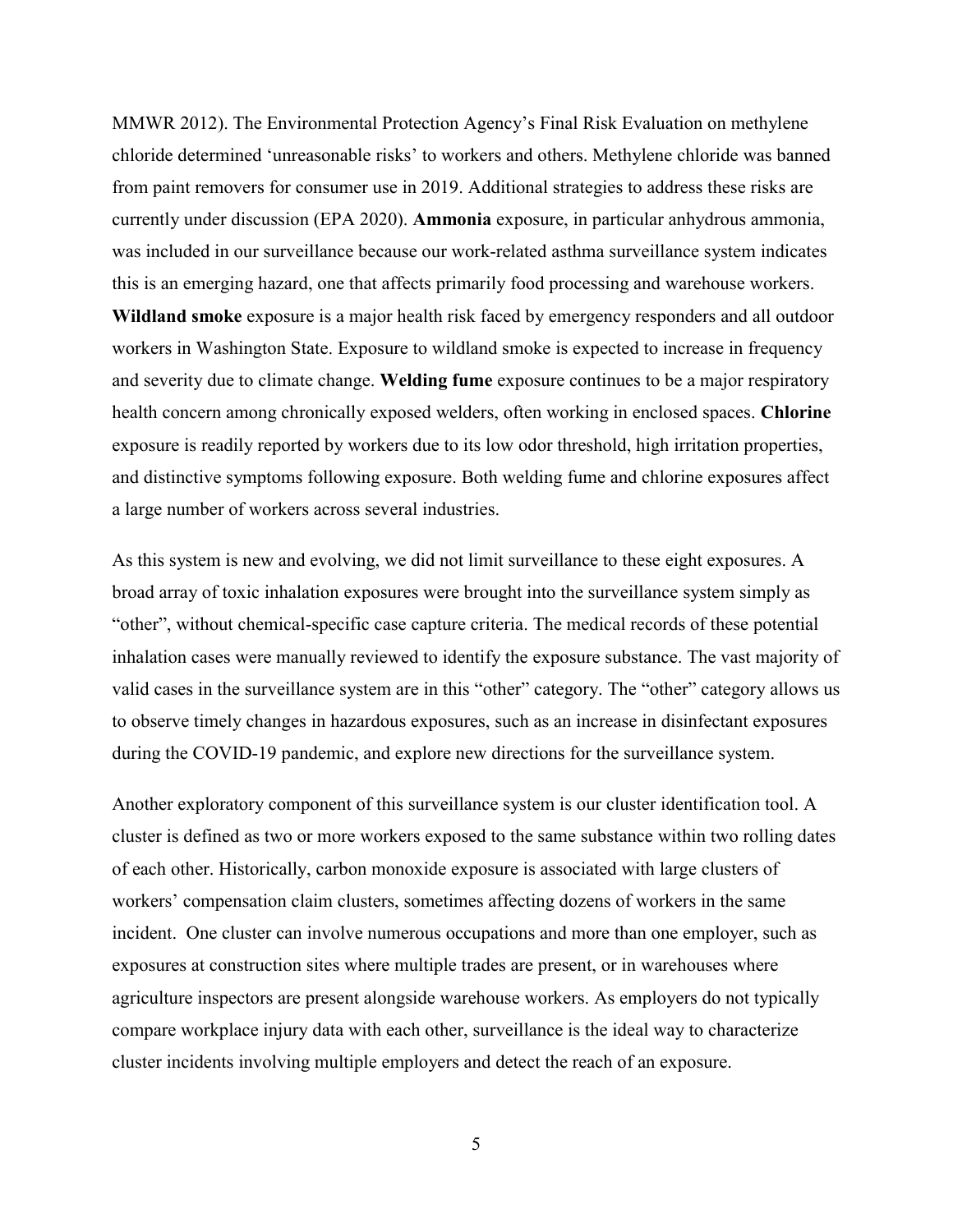It is important to note that this surveillance system does not characterize the clinical diagnosis or medical outcome from the toxic inhalation, it characterizes only the exposure substance. We anticipated that the clinical diagnoses for the vast majority of inhalation claims would be nonspecific (i.e. 'exposure to toxic effect') and have limited medical documentation, particularly for low-level exposures. The workers' compensation system administered by L&I covers a worker's initial medical encounter, such as a brief emergency room visit for shortness of breath, regardless of whether an injury or disease subsequently manifests. We have chosen to focus on exposure instead of medical outcome because our prevention activities are aimed at reducing exposures.

To identify high-risk exposures, we summarize the potential toxicological effects of the chemicals for which an occupational threshold limit value (TLV) exists. The toxicologic effect summary illustrates the *risk or possible outcome* from the exposure. It does not take into account the toxicity experienced by the worker, as defined by dose or exposure frequency, as these metrics are not known.

In this report, we give an overview of the data source, case capture methods, case definitions and case counts. We characterize cases by industry, occupation, inhalation exposure, and potential toxicological effects. Finally, we discuss recommendations and future steps for this surveillance system. For a review and evaluation of the surveillance system case-capture methods, please see the companion report (Washington State Department Labor and Industries, 2021, [link\)](https://lni.wa.gov/safety-health/safety-research/files/2021/64_31_2021_MethodsEvalSurveillanceToxicInhal_2017-2020.pdf).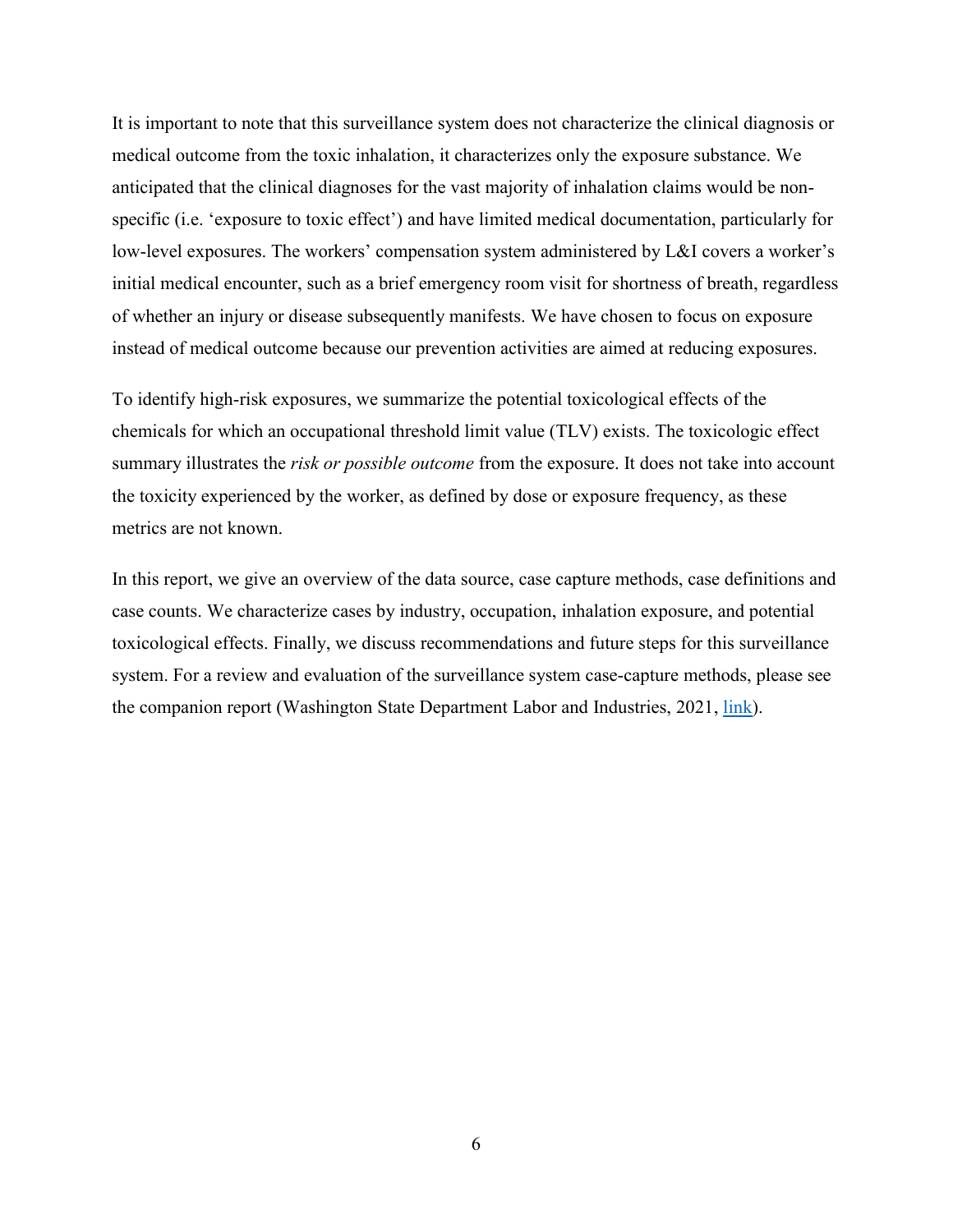# <span id="page-6-0"></span>**METHODS**

### <span id="page-6-1"></span>Data Source

The data source for this surveillance system are workers' compensation claims established with the Washington State Department of Labor and Industries (L&I) between Jan 1, 2017 and Dec 31, 2020. Both State Fund and Self-Insurance claims are included in this system. In Washington State, nonfederal employers are required to obtain workers' compensation insurance through L&I unless they meet specific requirements to self-insure or are covered under an alternative workers' compensation program. L&I's State Fund insurance program provides coverage for approximately 1.9 million (about two-thirds) of the workers in the state and 99.7% of all employers. Data from both the State Fund and Self-Insurance programs are entered into a centralized data warehouse.

## <span id="page-6-2"></span>Surveillance Procedures

L&I's workers' compensation data warehouse is queried monthly to capture potential toxic inhalation injury claims. Potential cases are captured using narrative keywords, International Classification of Disease (ICD-10-CM) codes, and Occupational Injury and Illness Classification System (OIICS) codes. A complete description and evaluation of the case capture criteria is presented in a supplemental report (WA State Department of Labor and Industries, 2021). Any captured cases that are found to be non-respiratory in nature are excluded. We review the claim initiation form, the medical records, and correspondence with L&I to identify the substance(s) to which the worker was exposed. Statements about the incident and exposure can come from the worker, their doctor, or their employer. In some cases, product Safety Data Sheets (SDS) listing the product's chemical ingredients are included in the medical record or are provided to L&I. Our case validation process is independent of L&I's decision to accept or deny the claim.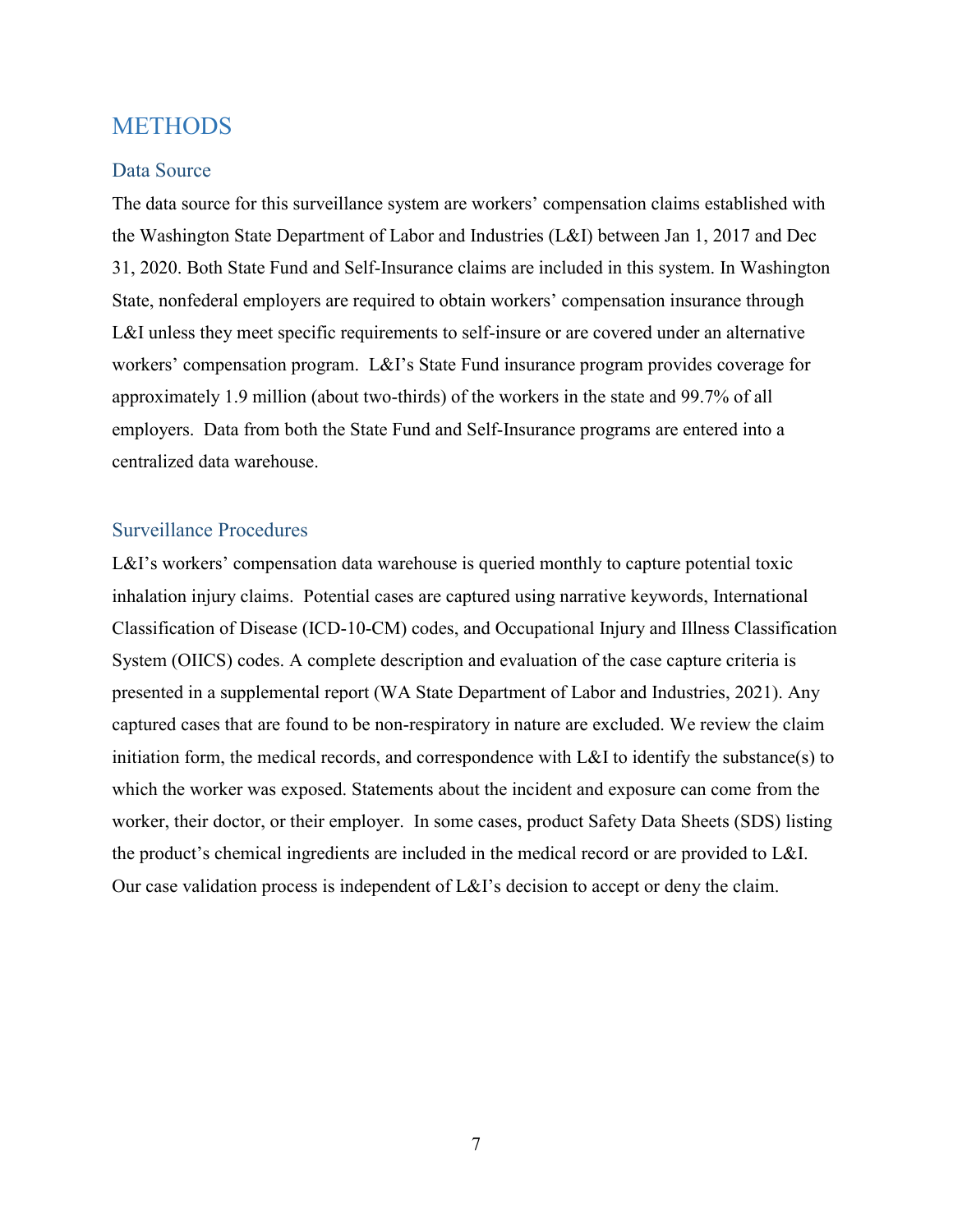### <span id="page-7-0"></span>Case Definition

A valid case has a known or suspected inhalation exposure to one or more of the eight specified priority substances or to an "other" substance. The eight priority substances are ammonia, beryllium, carbon monoxide, chlorine, chromium, metal fume, methylene chloride, and wildland smoke. Other substances can be chemical, metal, organic, or inorganic in the form of vapor, gas, dust or fume.

Among the eight priority substances, variation in chemical form are allowed. Variations in the form of ammonia include ammonia hydroxide, anhydrous ammonia, and ammonium chloride. Beryllium forms include pure beryllium metal as well as beryllium-containing alloys. The predominant forms of chlorine include chlorine gas and sodium hypochlorite. Chromium exposure includes hexavalent chromium (predominant), chromium metal and chromium compounds. Metal fume includes welding fume (predominant) as well as metal fume from nonwelding exposures. Carbon monoxide, methylene chloride, and wildland smoke have no variation in the stated chemical form.

Other routes of exposure, such as dermal or ingestion may occur simultaneous with inhalation exposure, especially with splashes to the face or whole-body exposure to a gas. Our case capture criteria do not intend to capture non-inhalation cases but these other routes do occur among the potential cases being evaluated. A potential case will meet our surveillance case definition provided there is some measure of inhalation associated with the exposure. Potential cases that do not meet the case definition may be deemed either not valid, duplicate, or unknown (data not shown).

### <span id="page-7-1"></span>Exposure Classification System

To classify the exposures described in a valid case, we use the Association of Occupational and Environmental Clinic's coding system for chemical and non-chemical agents (AOEC). This hierarchical system contains over 1,300 unique codes. Each case is assigned between one and five codes, as a worker is often exposed to more than one substance. We use the AOEC codes to specify the type of ammonia, chlorine, and chromium exposure (e.g. anhydrous ammonia, chlorine dioxide, and hexavalent chromium) among cases in the priority exposure set. The codes are central to our exploration and analysis of cases within the "other" category.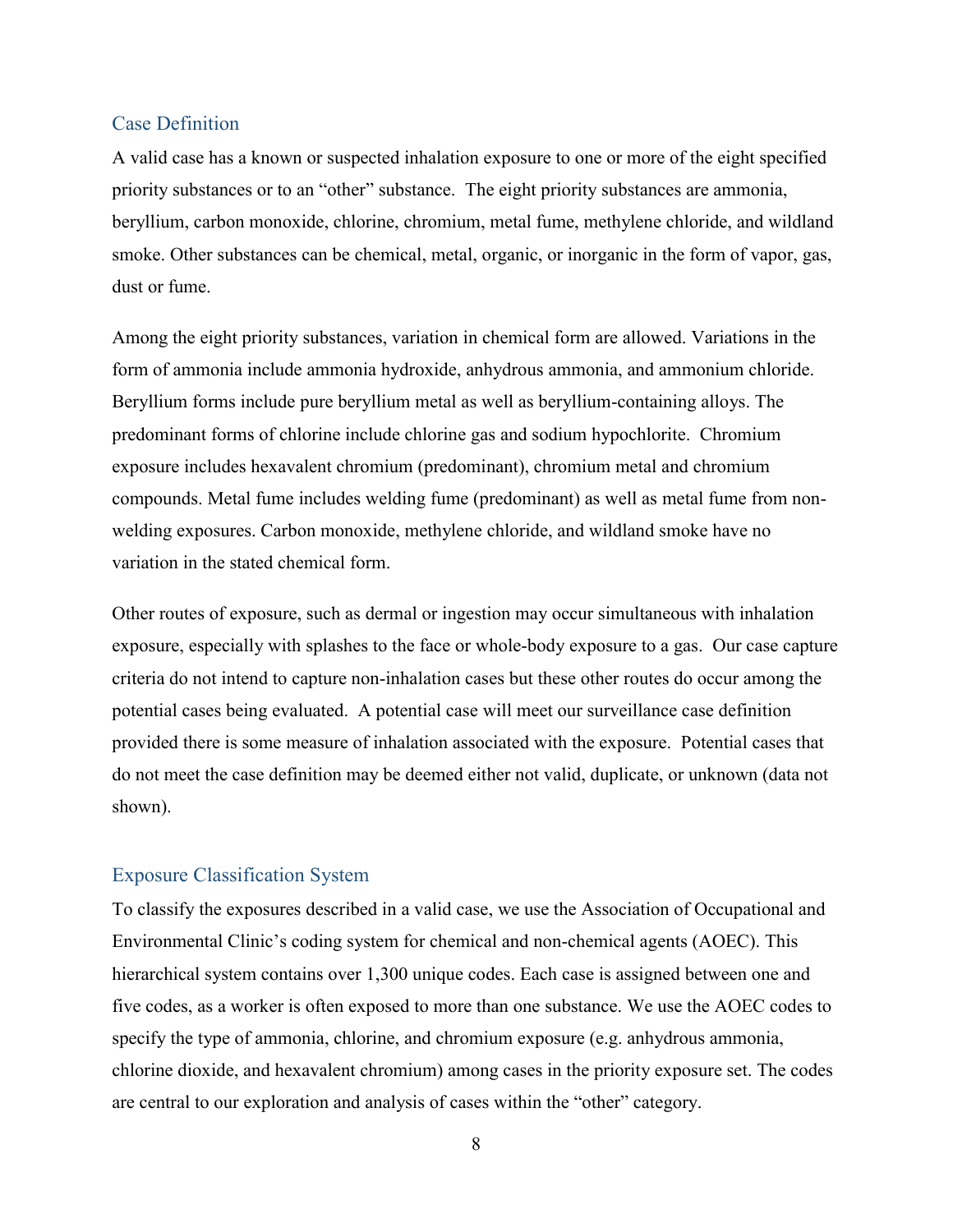#### <span id="page-8-0"></span>Industry and Occupation Codes

Data elements such as industry and occupation derive from the workers' compensation administrative data. Industry is coded using the 2007 North American Industry Classification Coding System (NAICS). Occupation is coded using the 2002 Standard Occupational Classification (SOC). If missing from the administrative data, industry and occupation are manually coded using employer information in the claim file. All valid claims have coded industry and occupation.

#### <span id="page-8-1"></span>Potential Toxicologic Effects

Workers are at risk for numerous potential toxicologic effects following hazardous inhalation exposure. The toxicologic effects may be acute or chronic, and may arise from short- or longterm exposures. The American Conference of Governmental Industrial Hygienists' (ACGIH) Threshold Limit Values (TLV) booklet lists the threshold limit values and the toxicologic effects of occupational chemical substances (ACGIH 2018). Chemical substances can be, and typically are, associated with more than one toxicologic effect. By joining an AOEC substance code with the toxicologic effects associated with that same substance, we can describe a workers' *potential* risk of injury or illness. The concentration, dose, and duration of the chemical exposure contribute to the severity of the toxicologic effect and these factors are not defined in our surveillance system. As discussed in the introduction, this surveillance system does not collect information on workers' medical outcomes, only on their exposures.

A significant limitation to the toxicologic effect estimate is that many substances in the AOEC coding system (i.e. dusts, cleaning chemicals, 'chemicals, not otherwise specified') are too illdefined to have an associated TLV threshold limit. Therefore, cases with those AOEC substances are excluded from the discussion of potential toxicologic effects. For example, the acute or chronic effects from pesticide exposure among agriculture workers are not well represented because we typically do not know the pesticide formulation and therefore we could not derive the specific toxicologic effect(s).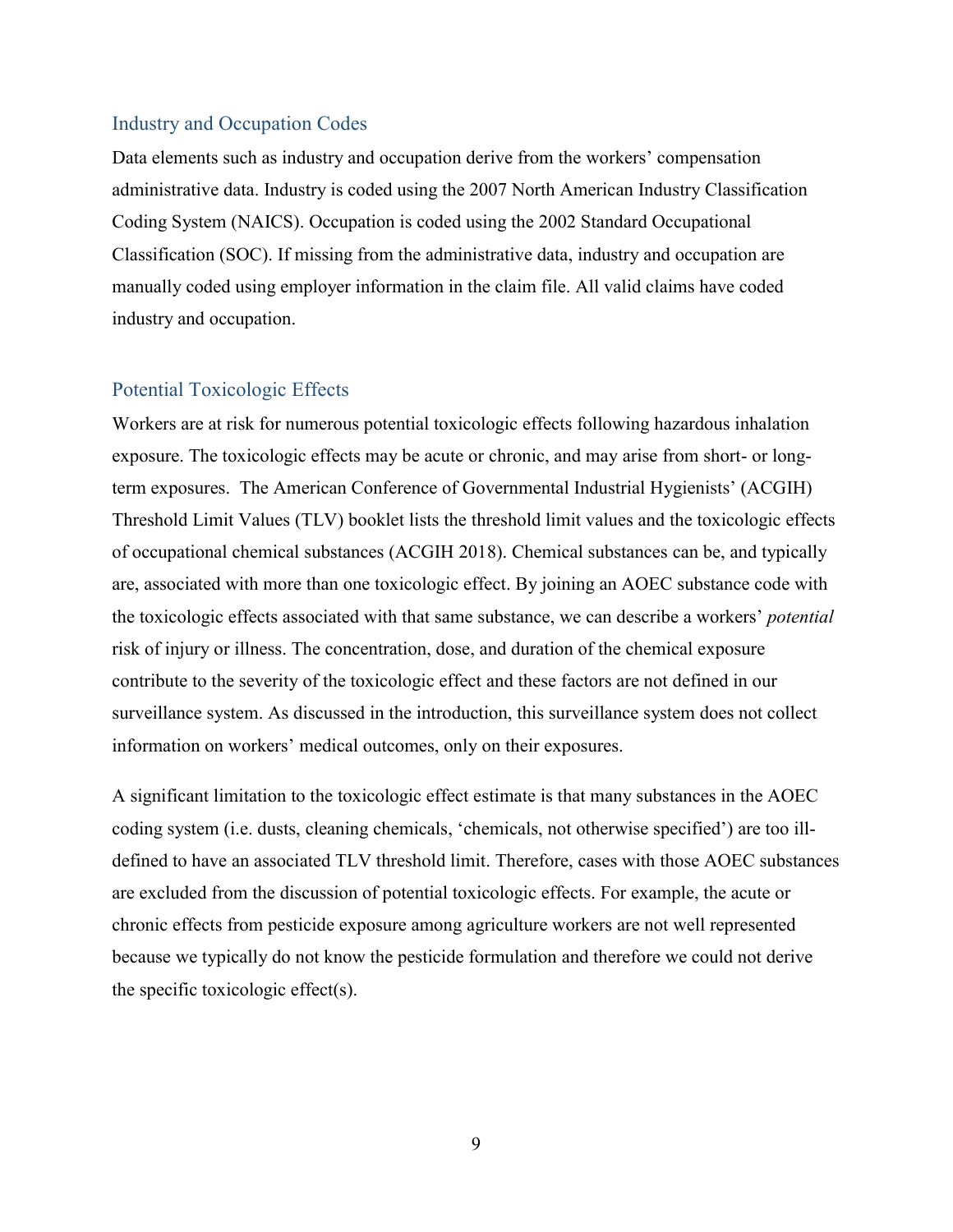# <span id="page-9-0"></span>RESULTS

A total of 4104 potential cases were captured during the four-year period 2017-2020. Of these, 2604 cases were inhalation injuries valid for exposure to at least one substance. Overall, 1630 (59%) of the valid claims were adjudicated as an accepted workers' compensation claim by L&I, 106 (4%) claims had at least 1 day of time-loss, 35 workers were hospitalized, and six workers who had a toxic inhalation also died.

A total of 388 different AOEC substance codes were associated with the 2604 valid cases (median 1 code per case, range 1-5). Of the 388 AOEC codes, 130 were present in the Threshold Limit Values (TLV) booklet from which toxicologic effects could be derived. These toxicologic effects are characterized for 1328 (55%) of valid cases.

## <span id="page-9-1"></span>Claim filing trends and claimant demographics

For the period 2017 - 2019 the number of annual toxic inhalation cases fluctuated between 680 to 751 cases (annually 26% to 29% of all cases). In 2020 case counts dropped to 472 (18% of all cases), possibly due to reduced employment during the COVID-19 pandemic. The majority of claimants were male (61%) and the median age was 43 (range 17 to 87, see Table 1).

|                               |                    | <b>Claimant Sex (%</b> | <b>Median Claimant</b> |
|-------------------------------|--------------------|------------------------|------------------------|
| <b>Claim Established Year</b> | <b>Valid Cases</b> | <b>Female</b> )        | Age (Years)            |
| 2017                          | 701                | 42%                    | 44                     |
| 2018                          | 680                | 38%                    | 43                     |
| 2019                          | 751                | 39%                    | 43                     |
| 2020                          | 472                | 38%                    | 41                     |
| All Valid Cases               | 2604               | 39%                    | 43                     |

|  |  |  |  | Table 1. Valid Case Counts and Claimant Demographics per Year |  |
|--|--|--|--|---------------------------------------------------------------|--|
|--|--|--|--|---------------------------------------------------------------|--|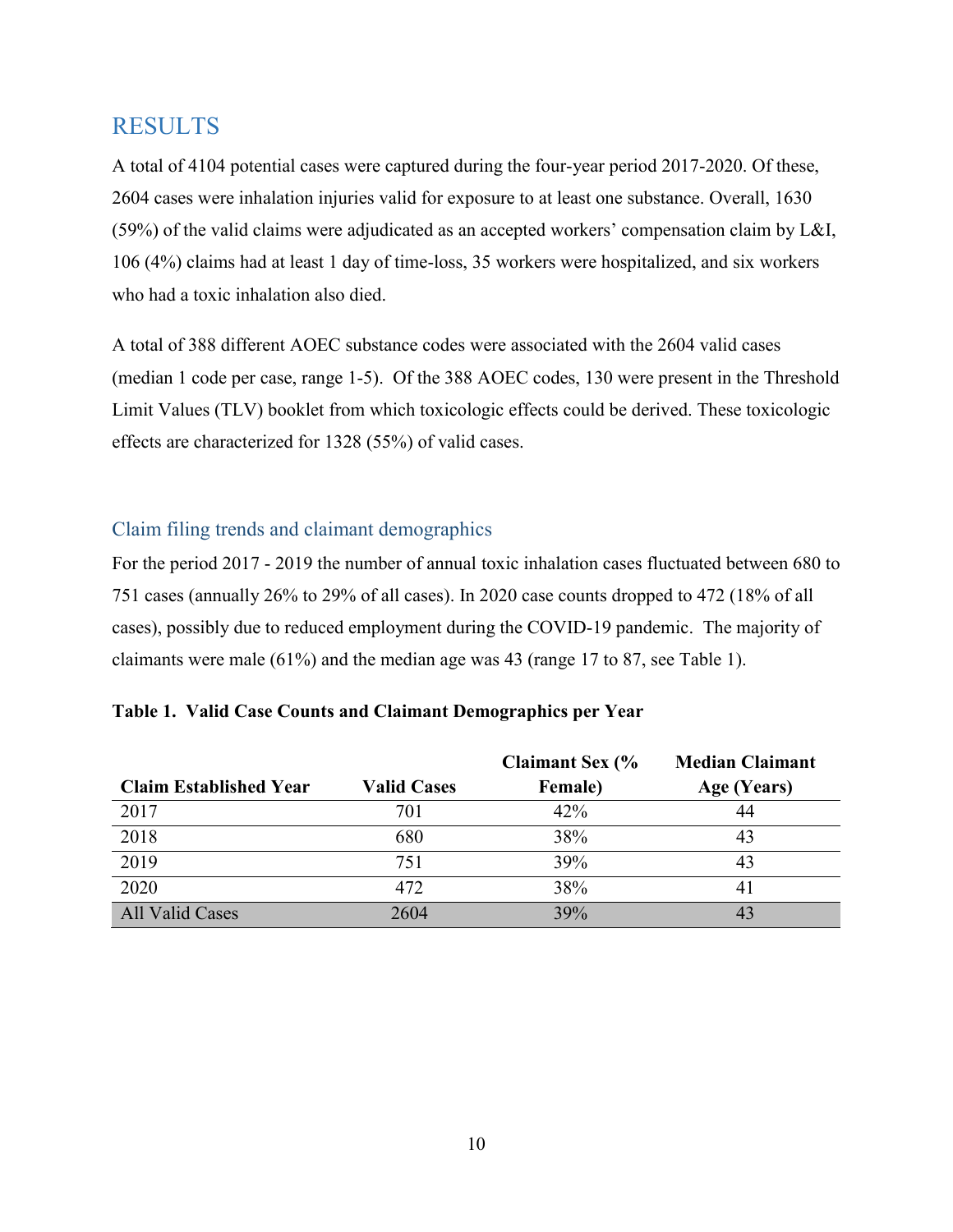## <span id="page-10-0"></span>Geographic distribution of toxic inhalation exposures

L&I's Division of Occupational Safety and Health (DOSH) is organized in six regions with field offices where consultation and enforcement inspectors are based (Figure 1). The majority (92%) of valid cases were associated with a county based on the accident location's street address. Region 2 (King county) and Region 5 (eastern-central WA) had the largest proportions of toxic inhalation cases (25% and 22%, respectively) (Table 2). DOSH consultation and enforcement officers play an important role in preventing these types of workplace exposures.



**Figure 1. L&I geographic regions and field office locations**

| Table 2. Valid case counts by L&I region, 2017-2020 |  |  |
|-----------------------------------------------------|--|--|
|                                                     |  |  |

|                          | <b>Valid Cases</b> |
|--------------------------|--------------------|
| <b>L&amp;I</b> Region    | % of total         |
| Region 1                 | 369 (14%)          |
| Region 2                 | 640 (25%)          |
| Region 3                 | 266 (10%)          |
| Region 4                 | 266 (10%)          |
| Region 5                 | 560 (22%)          |
| Region 6                 | 218 (8%)           |
| Out-Of-State             | 71(3%)             |
| Unknown Or Not Specified | 214 (8%)           |
| <b>All Valid Cases</b>   | 2604               |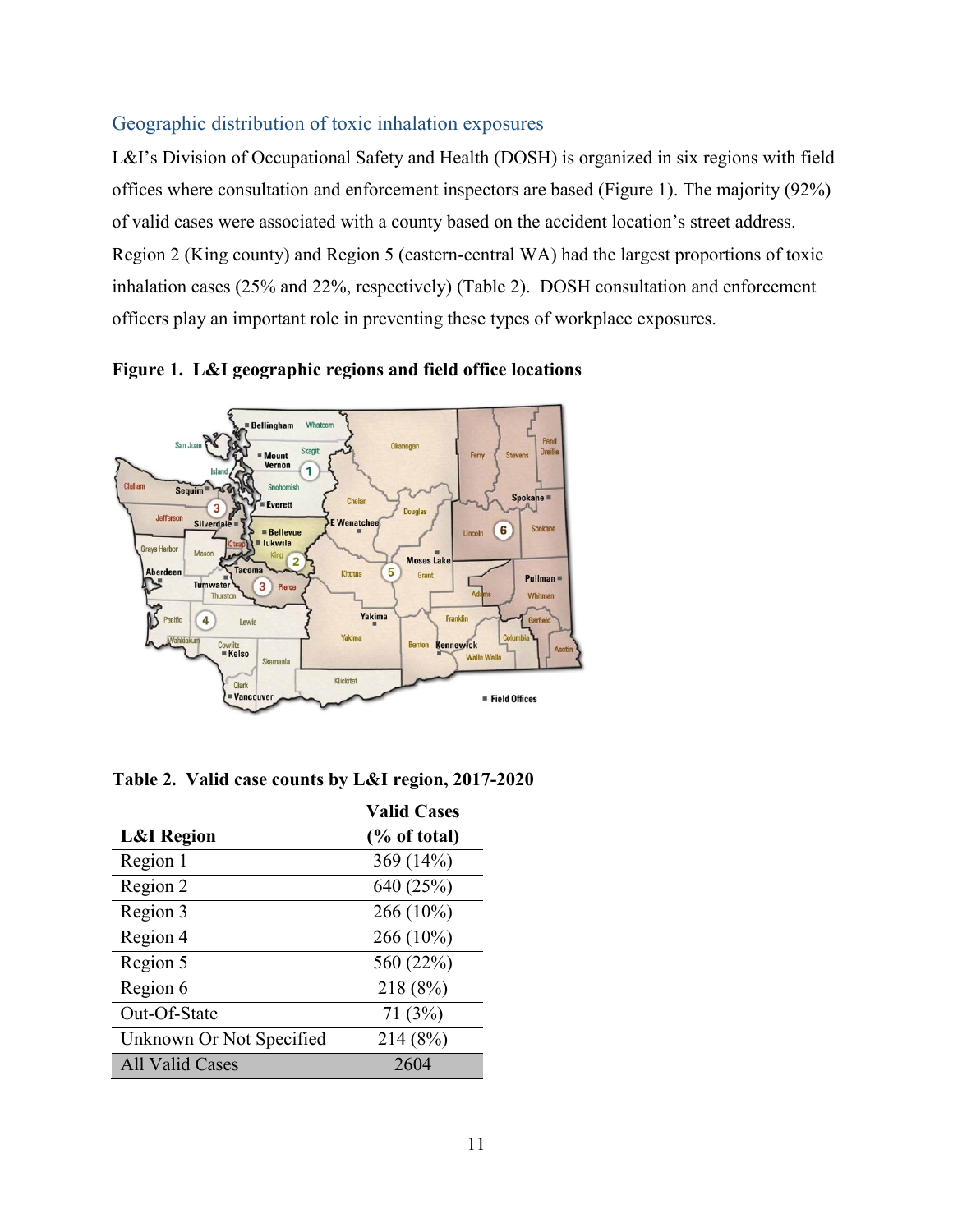#### <span id="page-11-0"></span>Specific priority surveillance exposures

Case counts for the eight priority exposures as well as the "other" toxic inhalations are shown in Table 3. Twenty-four cases were valid for more than one exposure. Carbon monoxide is an exposure historically known as an occupational health risk, and was the leading exposure of the priority substances (n=389 cases, see Table 3) with vehicles as the predominant source (Table 4) (Lofgren 2002, Reeb-Whitaker 2010). Chlorine was the second most frequent exposure (n=298, Table 3), most commonly associated with cleaning tasks and swimming pool/spa chlorination (data not shown). There were just 32 cases of exposure to wildland smoke, likely an underestimate of the total burden on Washington workers. Beryllium exposures had the oldest median age; this was due to five workers exposed over the course of their careers at the Hanford Nuclear Reservation. Exposure to methylene chloride was rare (n=2) possibly because workers may refer to the use of paint strippers or adhesives in the claim documentation, but not know or specify whether methylene chloride is in the formulation of the product they are using (Table 3). In the exploratory "other" exposure group, the top AOEC exposures were 'chemicals, not otherwise specified' (n=284), cleaning materials/disinfectants (n=295), dusts (n=137), paint  $(n=97)$ , pesticides  $(n=80)$ , and indoor air pollutants from building renovation  $(n=63)$ .

|                        |                    | <b>Claimant Gender</b> | <b>Median Claimant</b> |
|------------------------|--------------------|------------------------|------------------------|
| <b>Exposure</b>        | <b>Valid Cases</b> | (% Female)             | Age (Years)            |
| Carbon monoxide        | 389                | 32%                    | 41                     |
| Chlorine               | 298                | 44%                    | 37                     |
| Ammonia                | 99                 | 37%                    | 43                     |
| Metal fume             | 80                 | 8%                     | 42                     |
| Wildland smoke         | 32                 | 34%                    | 40                     |
| Chromium               | 15                 | 20%                    | 37                     |
| Beryllium              | 9                  | 11%                    | 60                     |
| Methylene Chloride     | 2                  | $0\%$                  | 39                     |
| Other                  | 1706               | 42%                    | 41                     |
| <b>All Valid Cases</b> | 2604               | 39%                    | 43                     |

**Table 3. Valid case counts and claimant demographics by exposure, 2017-2020**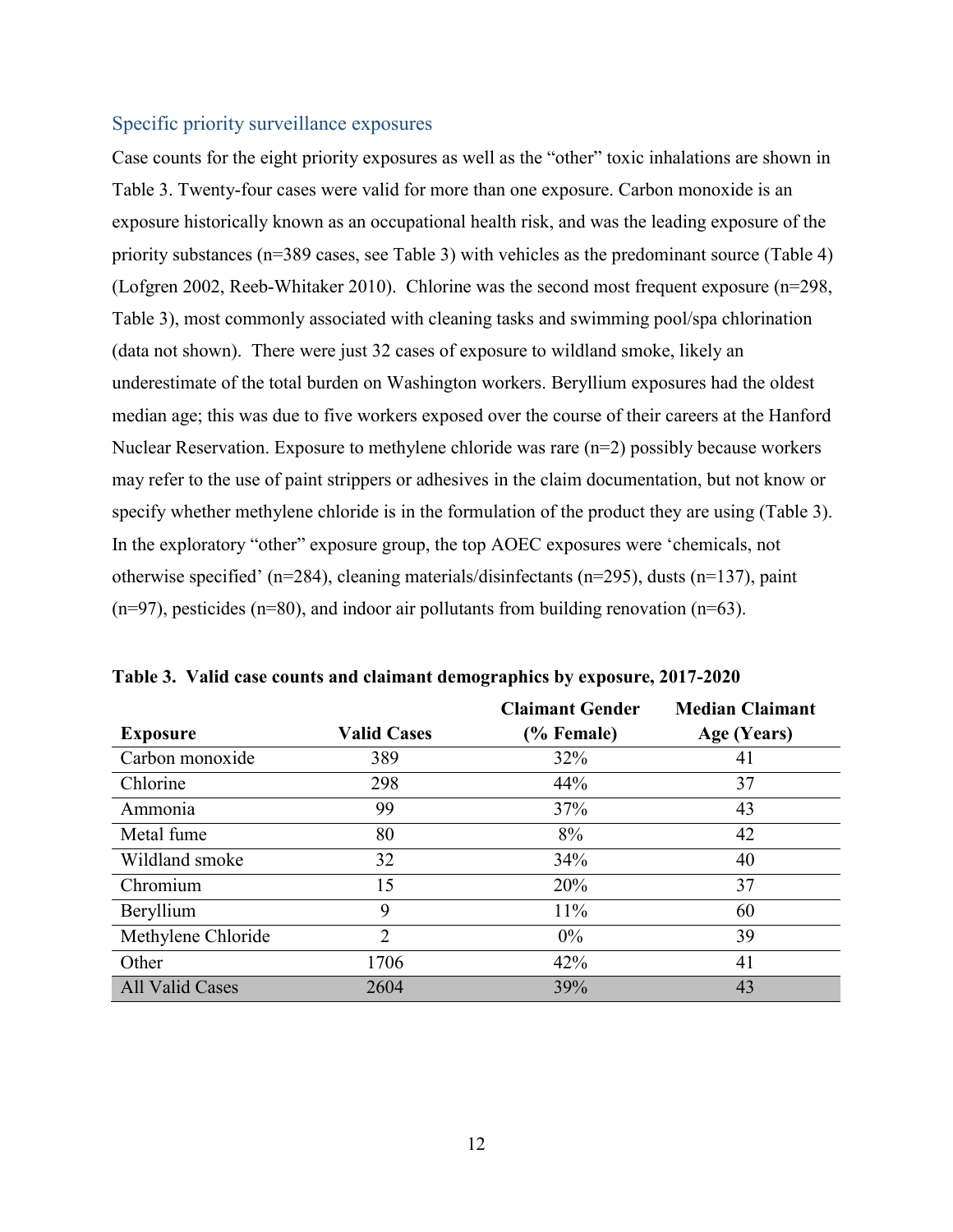| <b>Source</b>         | <b>Valid Cases</b> |
|-----------------------|--------------------|
| Vehicle               | 171                |
| Other                 | 50                 |
| Heater/furnace        | 35                 |
| Forklift              | 31                 |
| Smoke/Fire inhalation | 26                 |
| Saw                   | 17                 |
| Pressure washer       | 14                 |
| Airplane              | 9                  |
| Generator             | 7                  |
| Boiler                |                    |
| Unknown               | 28                 |
| Total                 | 389                |

**Table 4. Valid carbon monoxide case count by source**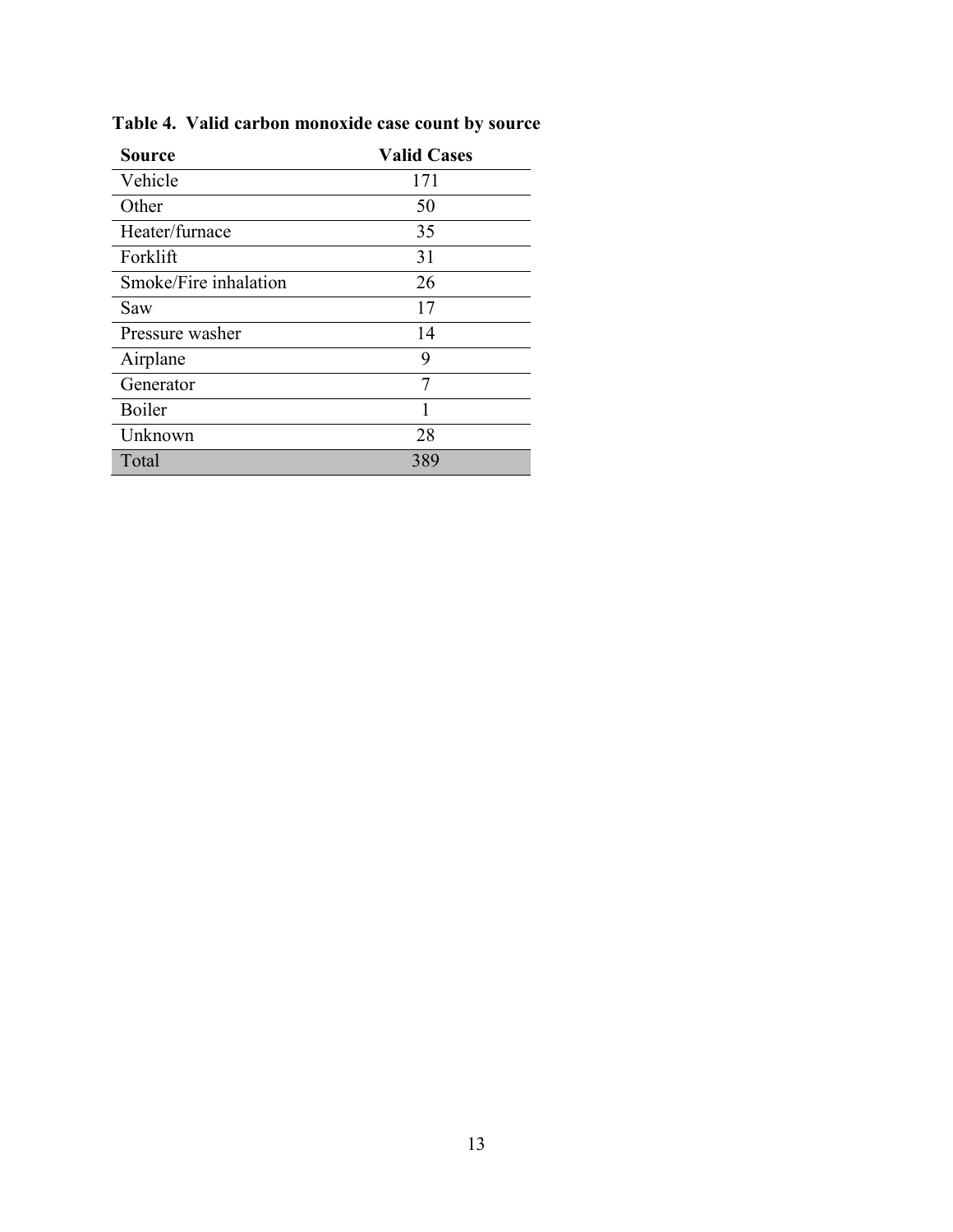### <span id="page-13-0"></span>Results by AOEC Group

To broadly summarize the exposures, we created 16 high-level categories (e.g. inorganic chemicals, organic chemicals, cleaners and disinfectants, etc.) that contain 4 to 96 AOEC codes each. Cases can be associated with more than one AOEC code and also more than one AOEC group. Inorganic chemicals were the leading AOEC group and were associated with 37% of valid cases; carbon monoxide ( $n=389$ ), chlorine ( $n=298$ ), and anhydrous ammonia ( $n=47$ ) predominate in the inorganic chemical group. Groups such as cleaners and disinfectants; chemicals, not otherwise specified; and organic chemicals were associated with 11 to 17% of valid cases. Women were exposed to cleaners and disinfectants (54%) and indoor air quality hazards (80%) more frequently than men. Exposures that did not fall neatly into any group were classified into "other chemicals"; this group is predominant for solvents (n=47) and pharmaceuticals (n=38).

|                                    |                    | <b>Claimant Sex</b> | <b>Median Claimant</b> |
|------------------------------------|--------------------|---------------------|------------------------|
| <b>Exposure</b>                    | <b>Valid Cases</b> | (% Female)          | Age (Years)            |
| Inorganic Chemicals                | 961 (37%)          | 36%                 | 40                     |
| Cleaners & Disinfectants           | 453 (17%)          | 54%                 | 39                     |
| Other Chemicals                    | 396 (15%)          | 49%                 | 43                     |
| Chemicals, not otherwise specified | 305 (12%)          | 46%                 | 41                     |
| Organic Chemicals                  | 284 (11%)          | 43%                 | 39                     |
| Metals                             | 197(8%)            | 13%                 | 41                     |
| <b>Inorganic Dusts</b>             | 181 (7%)           | 23%                 | 45                     |
| Pesticide, Insecticide, Fungicide, |                    | 39%                 | 40                     |
| Herbicide, Etc.                    | 143(5%)            |                     |                        |
| Paint                              | 116(4%)            | 28%                 | 42                     |
| <b>Smoke And Exhaust</b>           | 97(4%)             | 39%                 | 46                     |
| <b>Indoor Air Quality</b>          | 79 (3%)            | 80%                 | 42                     |
| Polymers                           | 63 $(2%)$          | 21%                 | 38                     |
| <b>Plant Material</b>              | 56 (2%)            | 27%                 | 43                     |
| Halogenated Hydrocarbons           | 55 (2%)            | 25%                 | 37                     |
| Animal & Biological Agents         | 49 (2%)            | 45%                 | 40                     |
| All Valid Cases                    | 2604               | 39%                 | 43                     |

|  |  | Table 5. Case counts and claimant demographics by AOEC substance group |  |
|--|--|------------------------------------------------------------------------|--|
|  |  |                                                                        |  |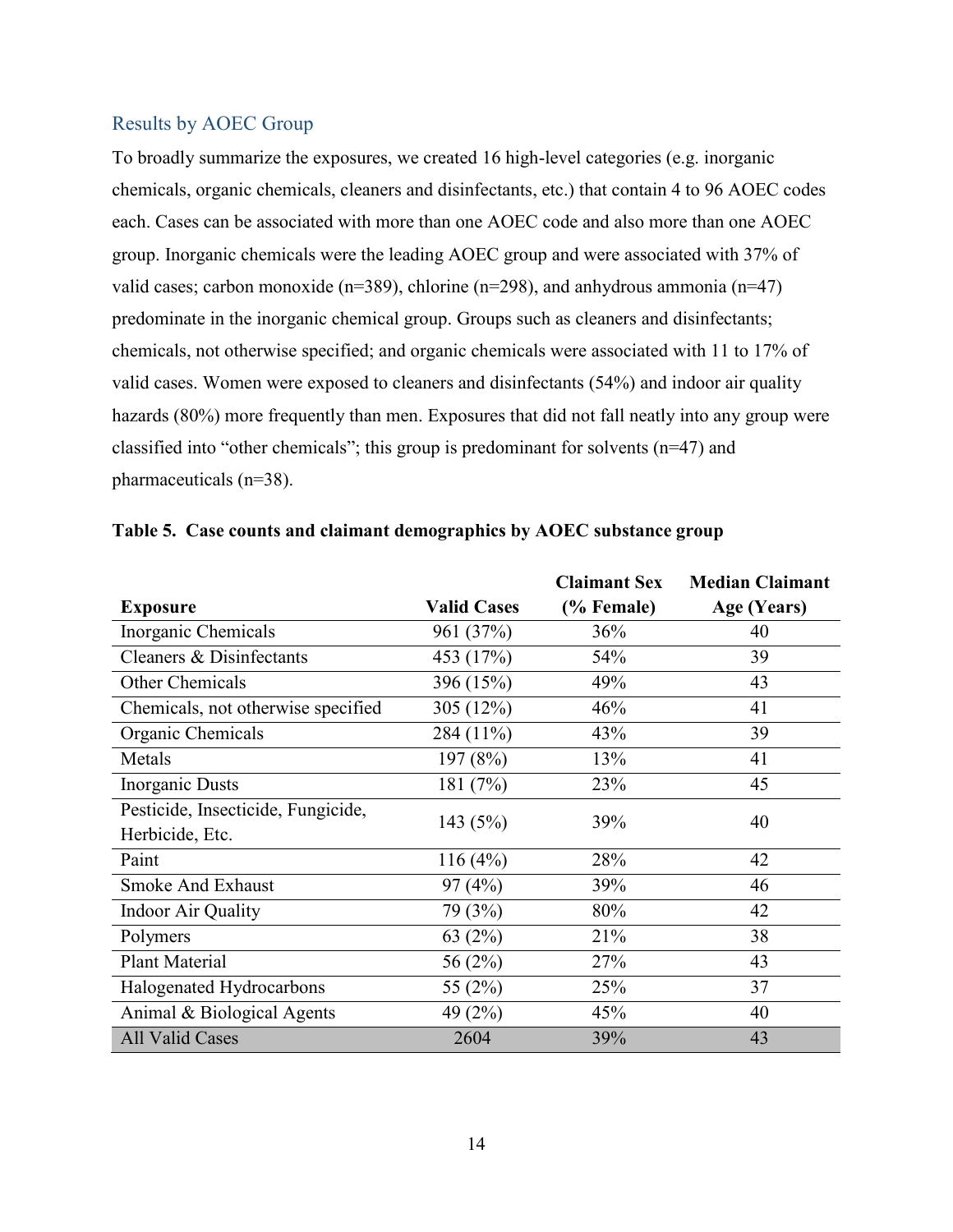## <span id="page-14-0"></span>Results by Industry

Industry sectors of Manufacturing (n=353), Agriculture (n=252), Construction (n=252), and Health Care (n=252) had the leading number of toxic inhalation cases, shown in Table 6. Exposures in the Health Care, Educational Services, and 'Finance and Insurance' sectors were predominantly filed by women, whereas exposures in Manufacturing and Construction were predominantly filed by men (Table 6).

## **Table 6. Case counts and demographics by industry sector**

|                                             |                              |                                   | <b>Median</b>                  |
|---------------------------------------------|------------------------------|-----------------------------------|--------------------------------|
| <b>Industry Sector</b>                      | <b>Valid</b><br><b>Cases</b> | <b>Claimant Sex</b><br>(% Female) | <b>Claimant Age</b><br>(Years) |
| Manufacturing                               | 353                          | 27%                               | 42                             |
| Agriculture, Forestry, Fishing and Hunting  | 252                          | 43%                               | 39                             |
| Construction                                | 252                          | 8%                                | 38                             |
| Health Care and Social Assistance           | 252                          | 79%                               | 43                             |
| <b>Public Administration</b>                | 243                          | 31%                               | 46                             |
| Admin., Support, Waste Mgmt and Remed. Serv | 209                          | 31%                               | 38                             |
| Retail Trade                                | 195                          | 44%                               | 35                             |
| Transportation and Warehousing              | 165                          | 39%                               | 49                             |
| <b>Accommodation and Food Services</b>      | 146                          | 49%                               | 35                             |
| <b>Wholesale Trade</b>                      | 128                          | 29%                               | 40                             |
| <b>Educational Services</b>                 | 112                          | 68%                               | 50                             |
| Other Services (except Public Admin.)       | 112                          | 38%                               | 44                             |
| Prof., Scientific, and Technical Services   | 70                           | 47%                               | 39                             |
| Real Estate and Rental and Leasing          | 50                           | 48%                               | 46                             |
| Arts, Entertainment, and Recreation         | 23                           | 26%                               | 32                             |
| Finance and Insurance                       | 17                           | 82%                               | 40                             |
| <b>Utilities</b>                            | 12                           | 33%                               | 37                             |
| Information                                 | 10                           | 50%                               | 29                             |
| Management of Companies and Enterprises     | 1                            | 100%                              | 69                             |
| Mining, Quarrying, and Oil and Gas Extract. | 1                            | $0\%$                             | 40                             |
| Unknown Industry                            | 1                            | $0\%$                             | 46                             |
| <b>All Valid Cases</b>                      | 2604                         | 39%                               | 43                             |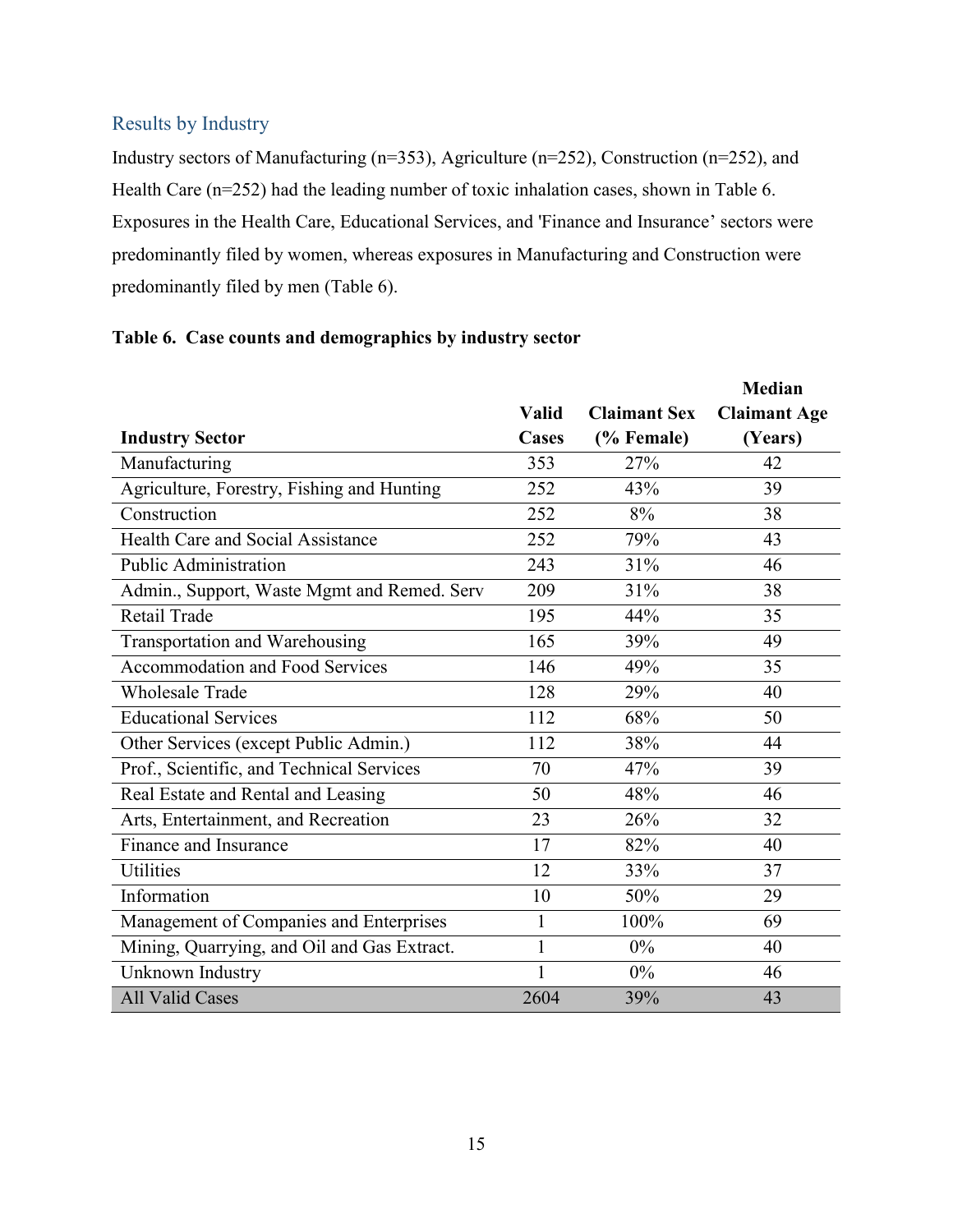Figure 2 illustrates the extent and diversity of exposures within 2-digit NAICS industry sectors. Most industries have at least one exposure from each of thirteen specific exposure groups. The predominant exposure group within Manufacturing is inorganic chemicals, within Health Care is cleaners and disinfectants, and within Construction is inorganic dusts.





Table 7 shows the five most common AOEC groups within the five most common NAICS industry sectors. The most frequent type of substance workers were exposed to was inorganic chemicals, followed by cleaners and disinfectants (Table 7). For more information, we provide detailed tables of the occurrence of each AOEC exposure code (not grouped) within each industry sector in the appendix tables (Washington State Department Labor and Industries, 2021, [link\)](https://lni.wa.gov/safety-health/safety-research/files/2021/64_32_2021_AppendixTablesSurveillanceToxicInhal_2017-2020.pdf).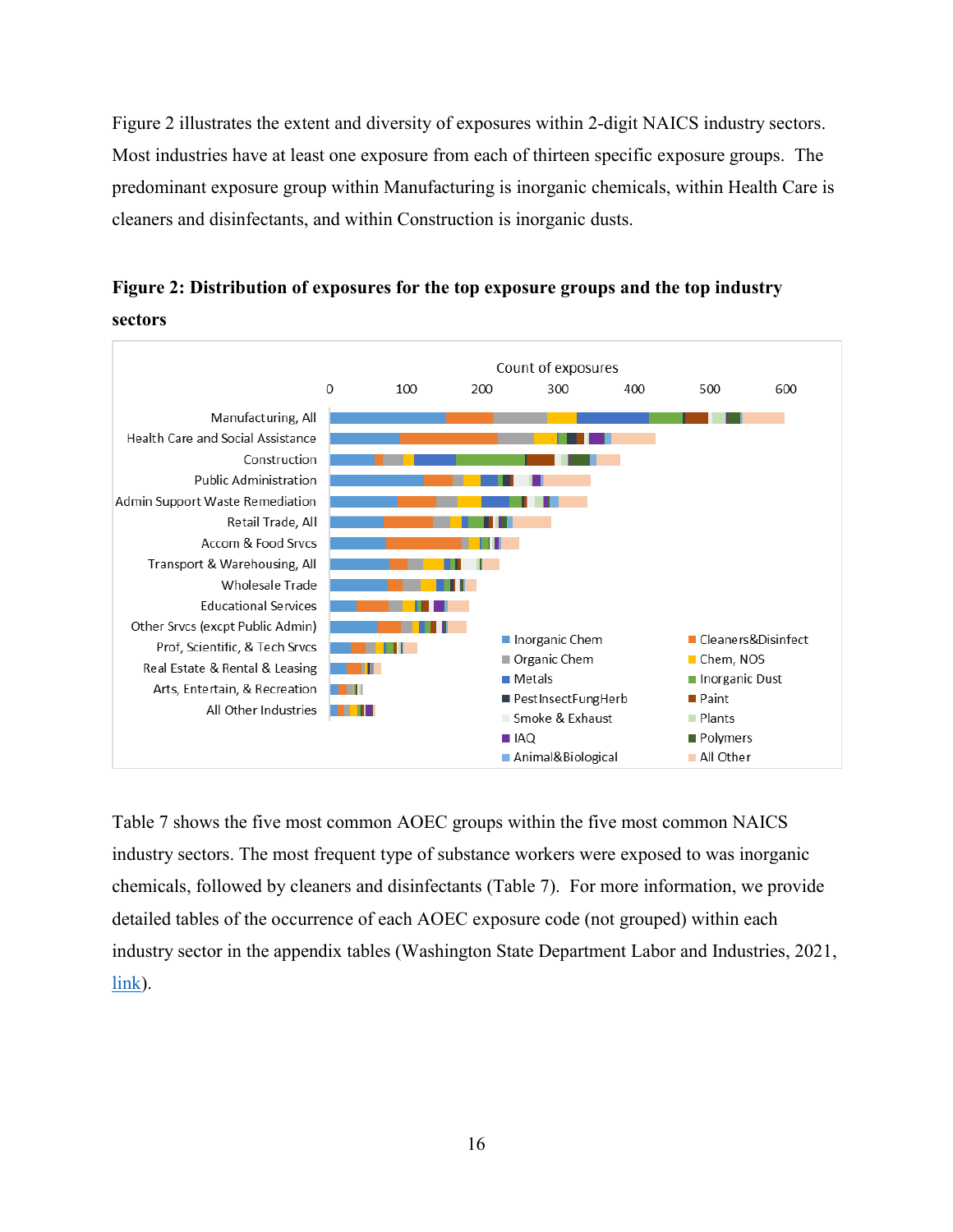|                               | Total #      |                                             | Case  |
|-------------------------------|--------------|---------------------------------------------|-------|
| <b>AOEC Group</b>             | <b>Cases</b> | <b>Industry Sector</b>                      | Count |
|                               |              | <b>Public Administration</b>                | 121   |
|                               |              | Manufacturing                               | 118   |
| Inorganic<br>Chemicals        | 961          | <b>Health Care and Social Assistance</b>    | 86    |
|                               |              | Admin., Support, Waste Mgmt and Remed. Serv | 79    |
|                               |              | Agriculture, Forestry, Fishing and Hunting  | 77    |
|                               |              | <b>Health Care and Social Assistance</b>    | 87    |
|                               |              | <b>Accommodation and Food Services</b>      | 58    |
| Cleaners and<br>Disinfectants | 453          | Manufacturing                               | 46    |
|                               |              | Retail Trade                                | 44    |
|                               |              | Admin., Support, Waste Mgmt and Remed. Serv | 37    |
|                               |              | <b>Public Administration</b>                | 51    |
|                               | 396          | Health Care and Social Assistance           | 50    |
| Other<br>Chemicals            |              | Manufacturing                               | 47    |
|                               |              | Retail Trade                                | 43    |
|                               |              | Agriculture, Forestry, Fishing and Hunting  | 41    |
|                               |              | Manufacturing                               | 39    |
| Chemicals,                    |              | Agriculture, Forestry, Fishing and Hunting  | 38    |
| not otherwise                 | 305          | Admin., Support, Waste Mgmt and Remed. Serv | 32    |
| specified                     |              | <b>Health Care and Social Assistance</b>    | 31    |
|                               |              | Transportation and Warehousing              | 27    |
|                               |              | Manufacturing                               | 50    |
|                               |              | <b>Health Care and Social Assistance</b>    | 40    |
| Organic<br>Chemicals          | 284          | Agriculture, Forestry, Fishing and Hunting  | 28    |
|                               |              | Retail Trade                                | 21    |
|                               |              | Construction                                | 20    |

**Table 7. Top five industry sectors within the top five AOEC exposure groups, 2017-2020**

### <span id="page-16-0"></span>Results by Occupation

Workers with an occupation of Production (n=385) and 'Transportation and Material Moving'  $(n=361)$  had the most toxic inhalation exposures, followed by Construction  $(n=244)$ , 'Installation, Maintenance, and Repair' (n=214), and 'Farming, Fishing and Forestry' (n=212, see Table 8). Cases in the occupations of Healthcare, Personal Care, and 'Community and Social Services' were predominantly female, while exposures in the Construction and 'Installation, Maintenance and Repair' were mostly male. For occupations with more than 10 cases, the median age was youngest for occupations of 'Community and Social Service', Personal Care, and Food Preparation. The median age was oldest for 'Business and Financial' and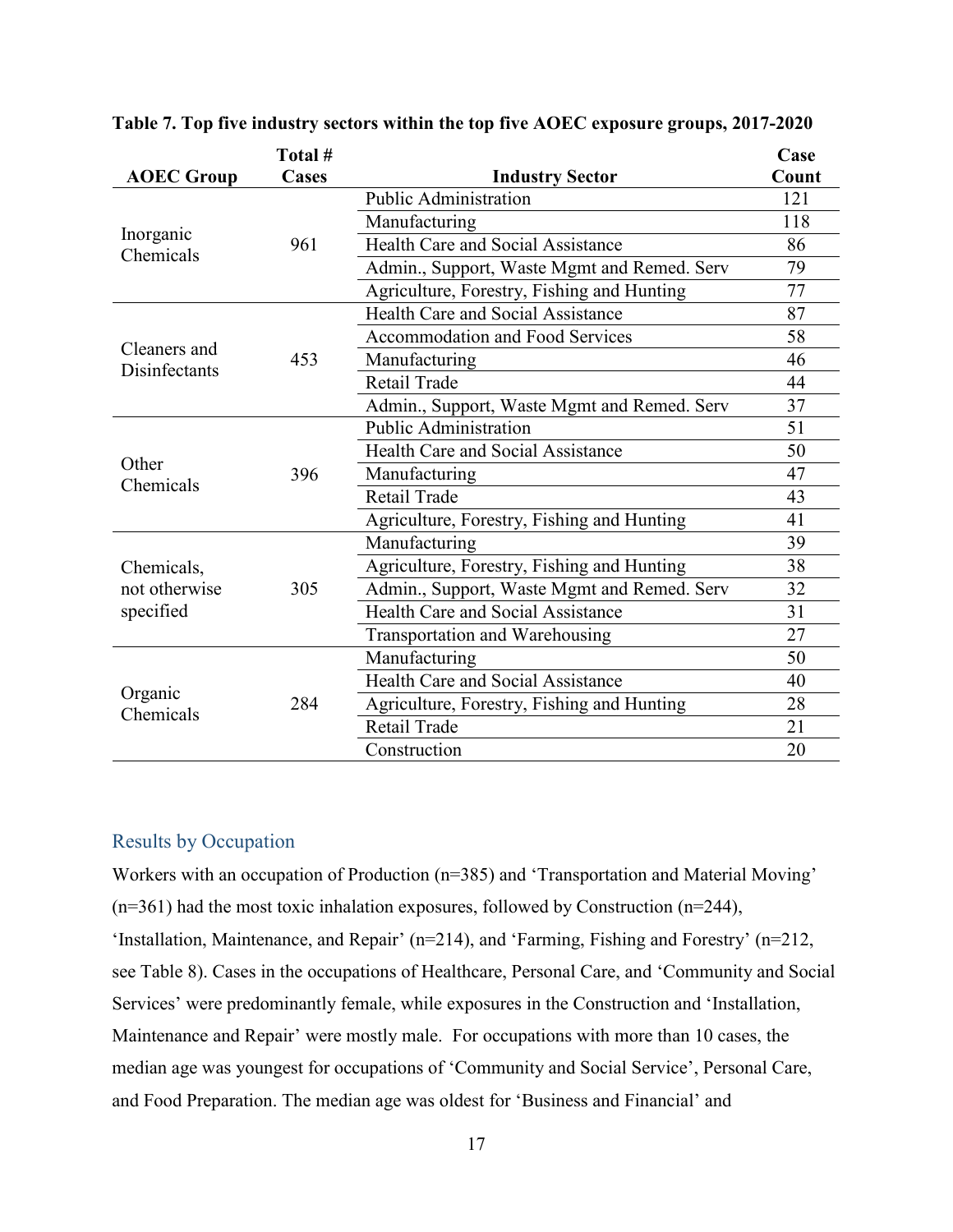'Transportation and Material Moving' occupations. Occupations that had less than a 50% claim acceptance rate included Production and Construction (not shown). For more information, we provide detailed tables of the occurrence of each AOEC exposure code (not grouped) within each occupation in the appendix tables (Washington State Department Labor and Industries, 2021, [link\)](https://lni.wa.gov/safety-health/safety-research/files/2021/64_32_2021_AppendixTablesSurveillanceToxicInhal_2017-2020.pdf).

|                                             | Valid          | <b>Claimant Sex</b> | <b>Median Claimant</b> |
|---------------------------------------------|----------------|---------------------|------------------------|
| Occupation                                  | <b>Cases</b>   | (% Female)          | Age (Years)            |
| Production                                  | 385            | 25%                 | 39                     |
| <b>Transportation and Material Moving</b>   | 361            | 35%                 | 47                     |
| <b>Construction and Extraction</b>          | 244            | 8%                  | 38                     |
| Installation, Maintenance, and Repair       | 214            | 8%                  | 42                     |
| Farming, Fishing, and Forestry              | 212            | 42%                 | 39                     |
| Building and Grounds Cleaning and Maint.    | 171            | 54%                 | 44                     |
| Protective Service                          | 170            | 15%                 | 39                     |
| Office and Administrative Support           | 122            | 76%                 | 43                     |
| Food Preparation and Serving Related        | 109            | 50%                 | 35                     |
| Healthcare Practitioners and Technical      | 97             | 81%                 | 41                     |
| Sales and Related                           | 85             | 62%                 | 36                     |
| Healthcare Support                          | 68             | 87%                 | 41                     |
| Management                                  | 68             | 62%                 | 44                     |
| Personal Care and Service                   | 50             | 90%                 | 35                     |
| Life, Physical, and Social Science          | 49             | 57%                 | 42                     |
| Education, Training, and Library            | 22             | 95%                 | 42                     |
| Architecture and Engineering                | 18             | 22%                 | 40                     |
| Community and Social Service                | 16             | 94%                 | 33                     |
| <b>Business and Financial Operations</b>    | 14             | 79%                 | 48                     |
| Arts, Design, Entertain., Sports, and Media | $\overline{4}$ | 50%                 | 48                     |
| <b>Computer and Mathematical</b>            | $\overline{3}$ | 33%                 | 61                     |
| Legal                                       | $\overline{3}$ | 100%                | 62                     |
| Non-classifiable                            | 119            | 42%                 | 46                     |
| Total                                       | 2604           | 39%                 | 41                     |

**Table 8. Toxic inhalation exposures by occupation**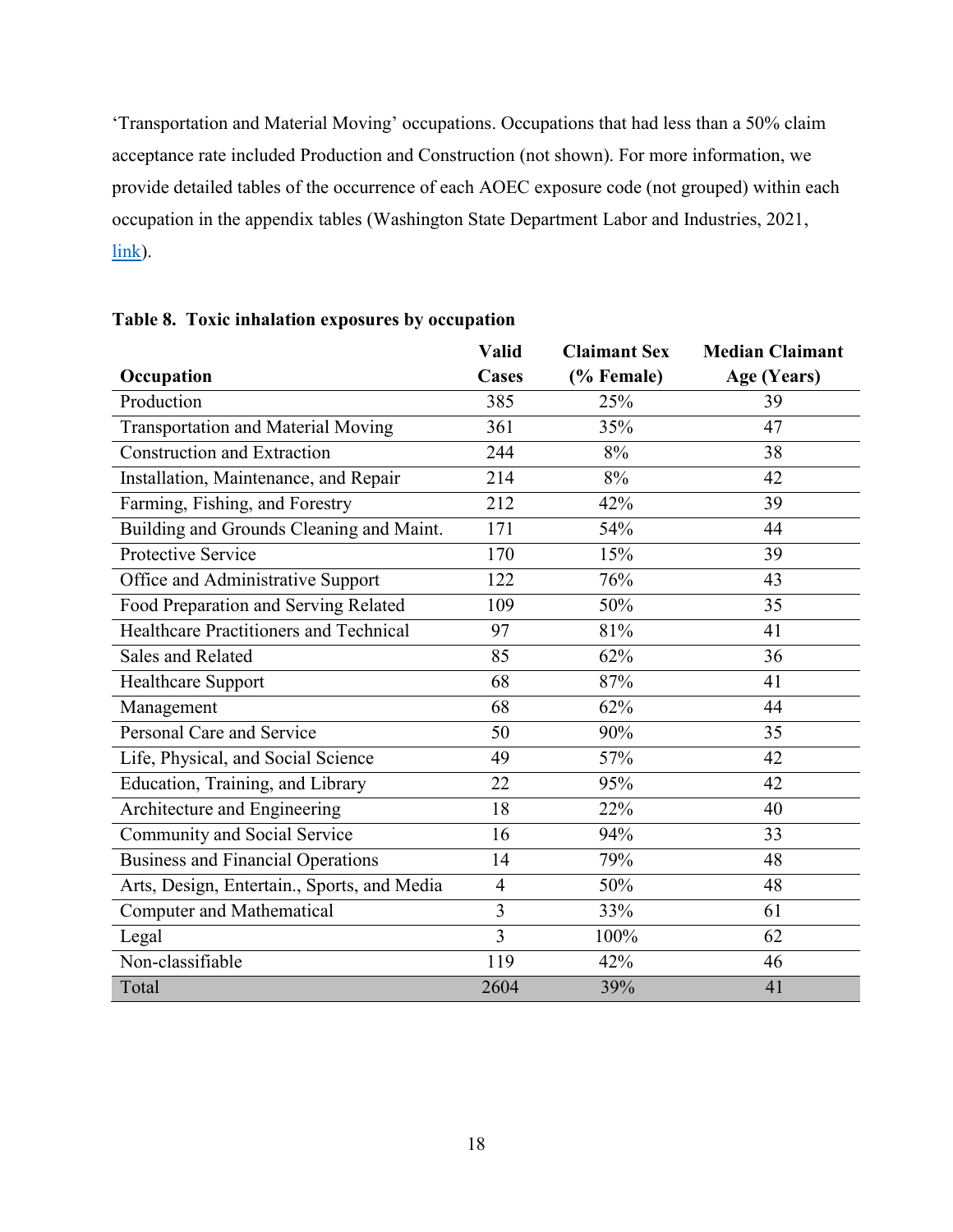#### <span id="page-18-0"></span>Results for Potential Toxicologic Effects

We could identify potential toxicologic effects using the ACGIH's 2018 TLV publication for 1328 claims (55% of all valid claims)(ACGIH 2018). The other 45% of valid claims could not be described because either the exposure substance was ill-defined or the specified substance did not have a threshold-value defined in the 2018 TLV publication. The following results are not meant to prioritize or draw absolute conclusions regarding health burden. It is helpful to state common toxicologic effects to remind the reader of the possible health outcomes experienced by workers included in this dataset.

To broadly summarize the toxicologic effects, we created 17 high-level categories for reporting purposes (e.g. irritant, pulmonary effects, nervous system effects). Table 9 illustrates the most common potential toxicologic effects per category and industry. Note that exposure events include more than one substance, and a given substance can have more than one toxicologic effect. The predominant toxicologic effect was irritation to the upper or lower respiratory tract, eyes or skin (720 cases total). The second most common were pulmonary effects, including pulmonary edema, function, and airway hyper-reactivity (473 cases total). Chlorine was an often-cited exposure and has both irritant and pulmonary toxicologic effects; exposure to chlorine drives the case counts (298 cases) in both of these toxicologic effect categories. Chlorine is used as a cleaning agent across many industries and in many formulations. The potential for asphyxiation is dominated by exposure to carbon monoxide (389 cases), such as the cases in the Public Administration industry from patrol cars discussed previously (Table 4). Lead and lead-based paint make up the majority of exposures with potential effects to the nervous system. The majority of lead exposures are reported by workers in the Construction and 'Administrative and Support and Waste Management and Remediation Services' industries. Table 9 lists non-respiratory effects such as eye damage or impairment, which can occur simultaneously with inhalation injuries in the case of vapor exposure or a splash to the face. Anhydrous ammonia and ammonium hydroxide can damage the eyes and is predominantly associated in this data with fertilizer production and use and with refrigeration leaks in agricultural wholesale warehouses. Certain exposures in our data are associated with potential cancer risk: silica with lung cancer, hexavalent chromium with sinonasal cancer, and formaldehyde with upper respiratory tract cancer.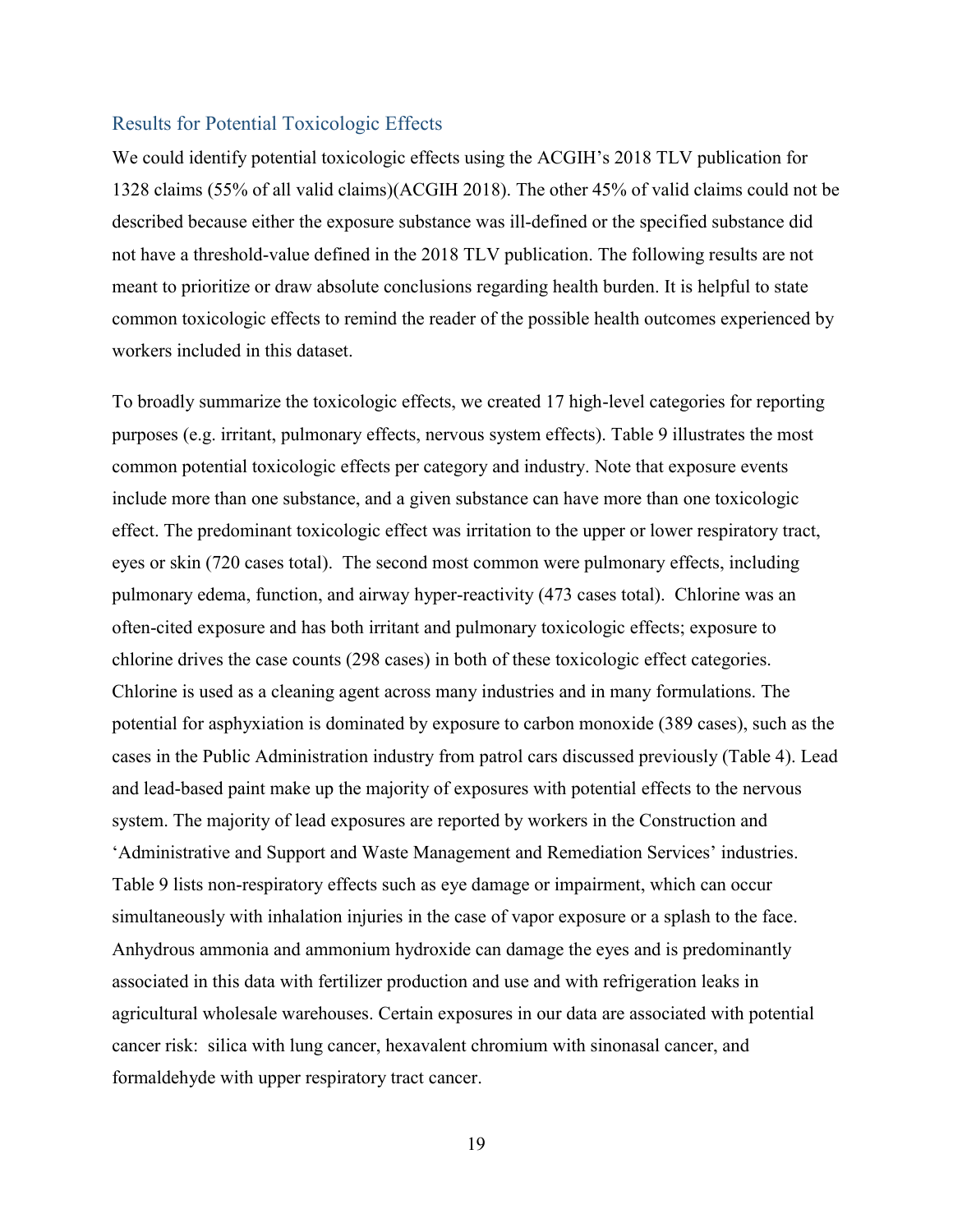| <b>Toxicologic effect</b> |                                                     |                                                            |  |  |
|---------------------------|-----------------------------------------------------|------------------------------------------------------------|--|--|
| <b>Example</b>            | <b>Exposure Examples</b>                            | <b>Industry Examples</b>                                   |  |  |
| (Total Cases)             | (Total Cases)<br>$\overline{\text{Chlorine}}$ (298) | (Total Cases)<br>Health Care (44); Accom & Food Serv. (41) |  |  |
|                           | Anhydrous Ammonia (47)                              | Manufacturing (20); Wholesale Trade (13)                   |  |  |
| Irritant (720)            | Mace $(35)$                                         | Retail Trade (9); Accommod. & Food Serv. (6)               |  |  |
|                           | Fiberglass (31)                                     | Manufacturing (9); Construction (8); Retail (5)            |  |  |
|                           | Chlorine (298)                                      | Healthcare (44); Accommod. & Food Serv. (41)               |  |  |
|                           |                                                     | Construction (10); Manufacturing (6); Retail (2)           |  |  |
| Pulmonary (473)           | Silica, Crystalline (24)                            | Manufactur. (6); Wholesale Trade (4); Retail (3)           |  |  |
|                           | Sulfuric Acid (22)                                  |                                                            |  |  |
|                           | Wood Dust (22)                                      | Manufacturing (8); Construction (3)                        |  |  |
| Asphyxiation (466)        | Carbon Monoxide (389)                               | Public Admin. (90); Transp. & Warehous. (65)               |  |  |
|                           | Propane (32)                                        | Agricult., Forestry, Fishing & Hunt. (10)                  |  |  |
|                           | Natural Gas (27)                                    | Healthcare (13); Retail Trade (4)                          |  |  |
|                           | Methylene Chloride (2)                              | Manufacturing (1); Retail Trade (1)                        |  |  |
| Nervous System<br>(157)   | Lead-based Paint (30)                               | Construction (19)                                          |  |  |
|                           | Acetone (17)                                        | Manufacturing (6); Retail Trade (4)                        |  |  |
|                           | Gasoline (17)                                       | Wholesale Trade (5); Retail Trade (3)                      |  |  |
|                           | Isopropyl Alcohol (16)                              | Manufacturing (4); Healthcare (3)                          |  |  |
|                           | Methyl Ethyl Ketone (12)                            | Manufacturing (5)                                          |  |  |
| Eye Damage/Impair.        | Anhydrous Ammonia (47)                              | Manufacturing (20); Wholesale Trade (13)                   |  |  |
| (92)                      | Ammonium Hydroxide (28)                             | Wholesale Trade (6); Manufacturing (5);                    |  |  |
|                           | Silica, Crystalline (24)                            | Construction (10); Manufacturing (6); Retail (2)           |  |  |
|                           | Hexavalent Chromium (11)                            | Manufacturing (5); Transp. & Warehous. (2)                 |  |  |
| Cancer $(62)$             | Asbestos (10)                                       | Manufacturing (3); Prof., Sci., & Tech. Serv. (2)          |  |  |
|                           | Formaldehyde (10)                                   | Healthcare (4); Prof., Sci., & Tech. Serv. (3)             |  |  |
|                           | Lead-based Paint (30)                               | Construction (19)                                          |  |  |
| Circulatory (41)          | Lead, Metal (9)                                     | Construction (2); Public Admin. (2)                        |  |  |
| Whole Body (25)           | Beryllium (8)                                       | Admin., Supp., Waste Mgmt & Remed. Serv. (3)               |  |  |
| Teeth $(16)$              | Hydrofluoric Acid (13)                              | Admin., Supp., Waste Mgmt & Remed. Serv. (5)               |  |  |
|                           | Nitric Acid (3)                                     | Admin., Supp., Waste Mgmt & Remed. Serv. (1)               |  |  |
|                           | Cadmium (4)                                         | Manufacturing (3); Retail Trade (1)                        |  |  |
| Kidney                    | N,N-Dimethylacetamide (2)                           | Manufacturing (2)                                          |  |  |
| Damage/Impairment<br>(15) | Stoddard Solvent (2)                                | Accommodation & Food Serv. (1)                             |  |  |
|                           | Tetrahydrofuran (2)                                 | Construction (1); Manufacturing (1)                        |  |  |
|                           | Trichloroethylene (2)                               | Construction (1); Manufacturing (1)                        |  |  |
| Reproductive Effects      | Toluene (8)                                         | Admin., Supp., Waste Mgmt & Remed. Serv. (1)               |  |  |
| (12)                      | N,N-Dimethylacetamide (2)                           | Manufacturing (2)                                          |  |  |
| All other effects* (20)   | Various                                             | Various                                                    |  |  |

# **Table 9. Examples of exposures by potential toxicologic effects**

\*Examples of 'all other effects' include liver, thyroid, ear nose and throat, cardiac, and hearing.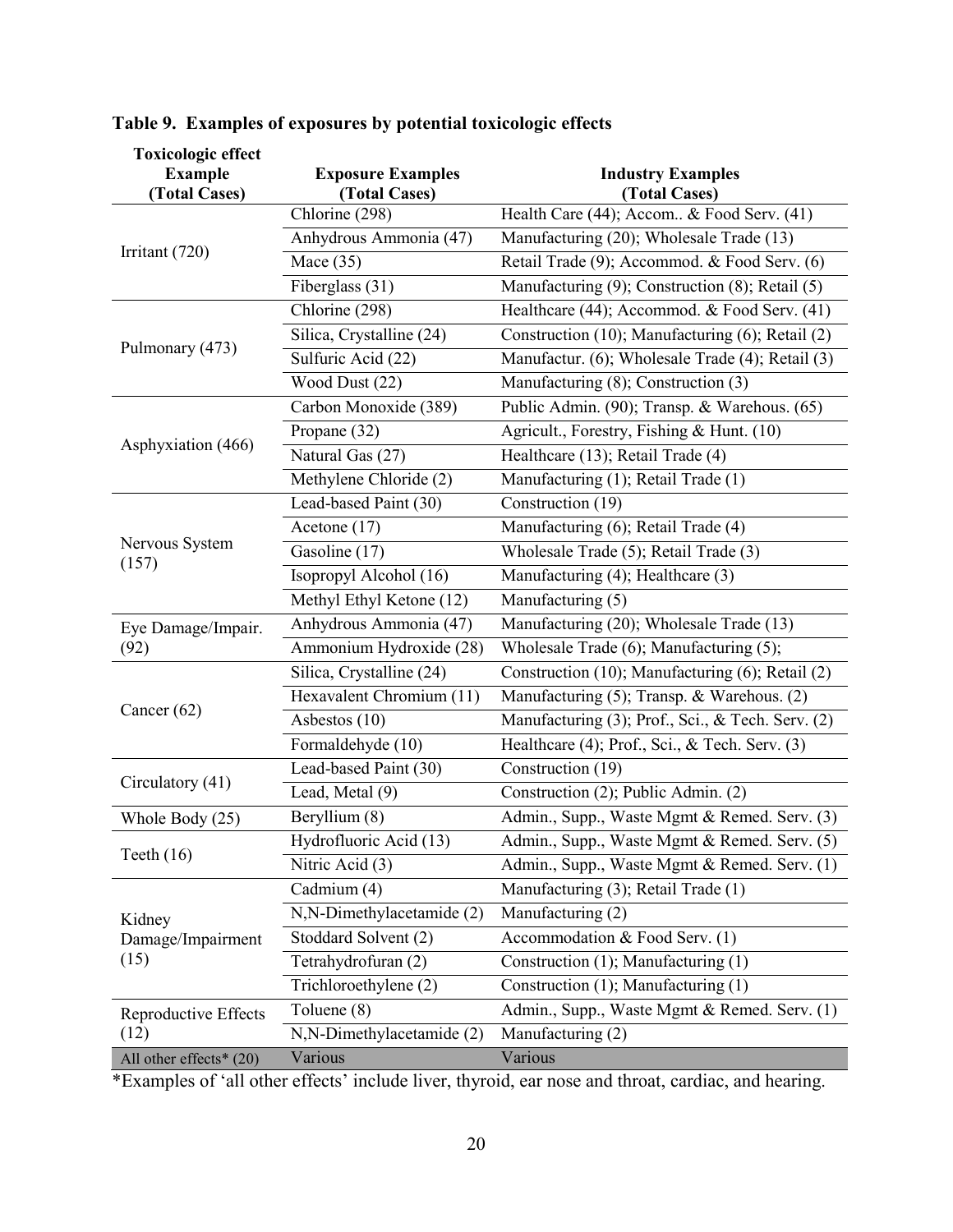## <span id="page-20-0"></span>Clusters of exposed workers

Clusters were defined as two or more cases occurring at the same business location, within a maximum of two days between any of the cases' injury dates. Cases in a cluster can be from more than one employer, such as on a construction site with various subcontractors. For the years 2017-2020, there were 161 clusters identified, with a median of two cases per cluster (range 2 to 30). On average, 40 clusters were identified per year. Multiple employers were involved in 44 (27%) clusters.

# **Table 10. Top Ten Leading Exposures Associated with clusters, by total number of cases affected**

|                                    | <b>Total</b>    | <b>Total Cases</b> | <b>Median Number of</b>  |
|------------------------------------|-----------------|--------------------|--------------------------|
| <b>Exposure</b>                    | <b>Clusters</b> | within Clusters    | <b>Cases per Cluster</b> |
| Carbon Monoxide                    | 44              | 132                | $2.0(2-13)$              |
| Chemicals, Not Otherwise Specified | 12              | 35                 | $2.0(2-8)$               |
| Insecticides                       | 2               | 33                 | $16.5(3-30)$             |
| Pesticides                         | 8               | 23                 | $2.0(2-5)$               |
| <b>Lead-based Paint</b>            | 3               | 19                 | $7.0(4-8)$               |
| Cleaners, Disinfectant             | 5               | 18                 | $3.0(2-6)$               |
| Natural Gas                        | 6               | 17                 | $2.5(2-5)$               |
| Chlorine                           | 4               | 17                 | $4.0(2-7)$               |
| Freon                              | 6               | 16                 | $2.0(2-5)$               |
| Anhydrous Ammonia                  | 3               | 16                 | $3.0(2-11)$              |
| All Other Exposures                | 68              | 173                | $2.0(2-7)$               |
| Total                              | 161             | 499                | $2.0(2-30)$              |

# <span id="page-20-1"></span>DISCUSSION

## <span id="page-20-2"></span>Surveillance of the eight prioritized exposures

The toxic inhalation surveillance system was initially set up to track eight priority exposures known for their toxicity, high exposure frequency, and/or relevance to L&I's workplace rules. Two previous analyses of occupational **carbon monoxide (CO)** exposure in WA showed that propane-powered forklifts in agricultural cold storage warehouses were a predominant source of CO poisoning for the period 1994-2005 (Lofgren 2002, Reeb-Whitaker 2010). In contrast, the data reported here indicates that forklift exposure occurs less frequently (8%) compared to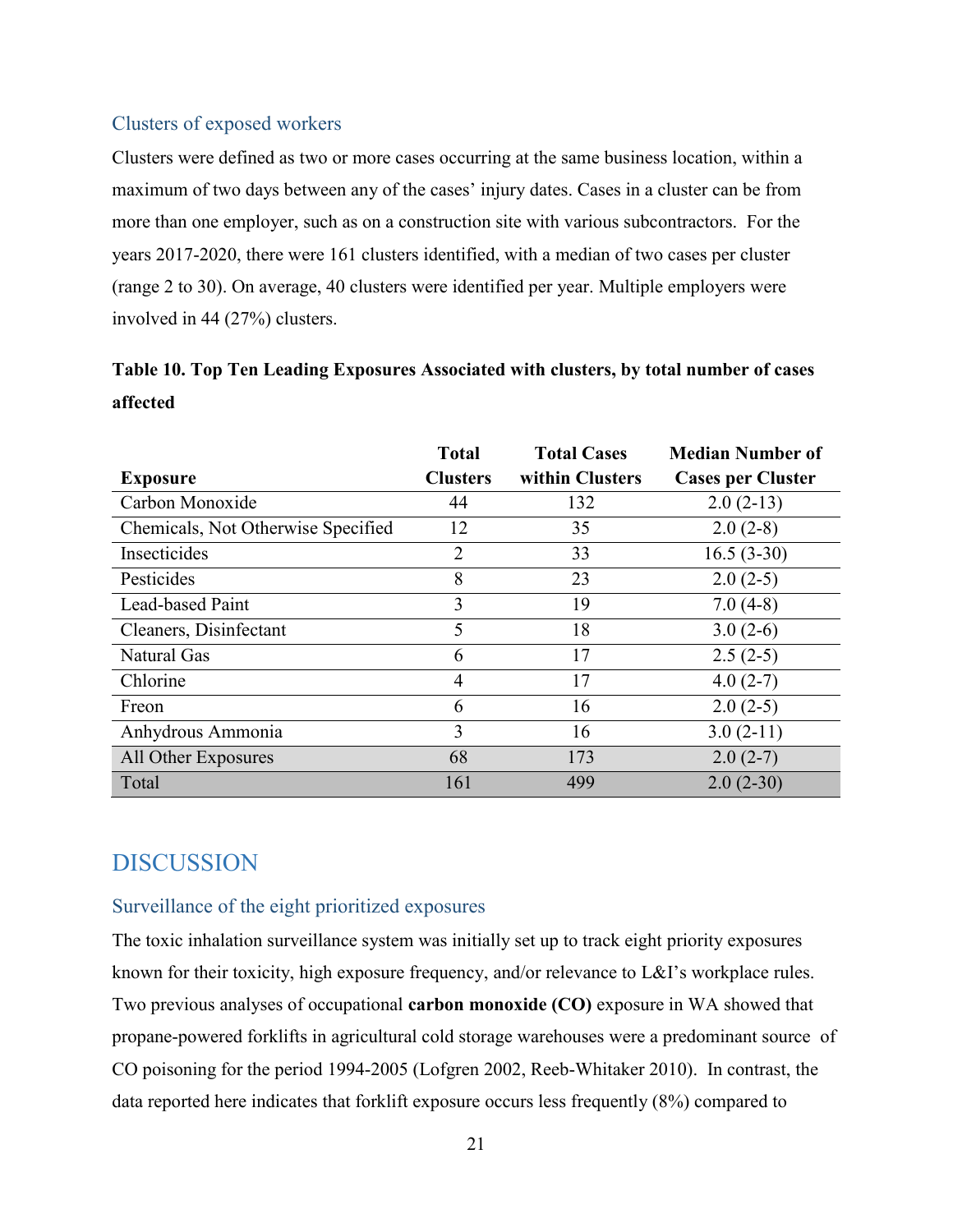vehicle exhaust (44%) as a CO exposure source. The adoption of electric-powered lifts and the manufacture of cleaner burning propane forklift engines in accordance with EPA regulations (EPA 40 CFR part 1048) may have contributed to the reduction in CO cases caused by propane forklifts. Cases counts were high for **chlorine**, with most associated with cleaning. In 54 cases, workers were exposed to chlorine gas from the mixture of cleaning products containing bleach with those containing ammonia or acids. **Ammonia** was included as a priority based on suspicion that exposure from industrial refrigeration systems used in fruit processing were becoming more frequent. Indeed, anhydrous ammonia was the most common form of ammonia exposure (47 cases, 47% of valid ammonia cases). Anhydrous ammonia exposures were predominantly in fruit and vegetable preserving and specialty food manufacturing (19 cases) and the wholesale trade sector (13 cases). Other notable forms of ammonia exposure were ammonium hydroxide (28 cases) in wholesale trade and manufacturing where it is used as an industrial cleaner and sanitizer and in agriculture where it is found in fertilizer. Other forms included ammonia mixed with bleach when cleaning (10 cases) and ammonium chloride (8 cases). While **Methylene chloride** exposure in bathtub refinishers are known to be fatal,we identified no cases in this industry (MMWR 2012). Two cases of methylene chloride exposure were observed in the commercial screen-printing industry; both workers were exposed to solvents containing methylene chloride while cleaning print screens.

Except for two cases, all **metal fume** exposures resulted from welding processes. Exposed welders were predominantly in the manufacturing (38%) and construction (22%) industries, though welding did occur in a wide range of other industries. The two remaining cases were for exposure to metal fume from lead molding and metal cutting. **Chromium** cases were predominantly for hexavalent chromium (12); other forms include chromium hydroxide (1), chromium metal (1), and unspecified chromium compounds (1). The majority of chromium exposures occurred in aerospace industry: four in aircraft manufacturing, two aerospace repair technicians, one on-site test engineer, and one cluster of two security guards incidentally exposed. Non-aerospace chromium exposures included two welders working with rust-resistant stainless steel, a painter applying ceramic coatings to exhaust system parts, and a program control analyst exposed to a wide range of substances at the Hanford Nuclear Reservation.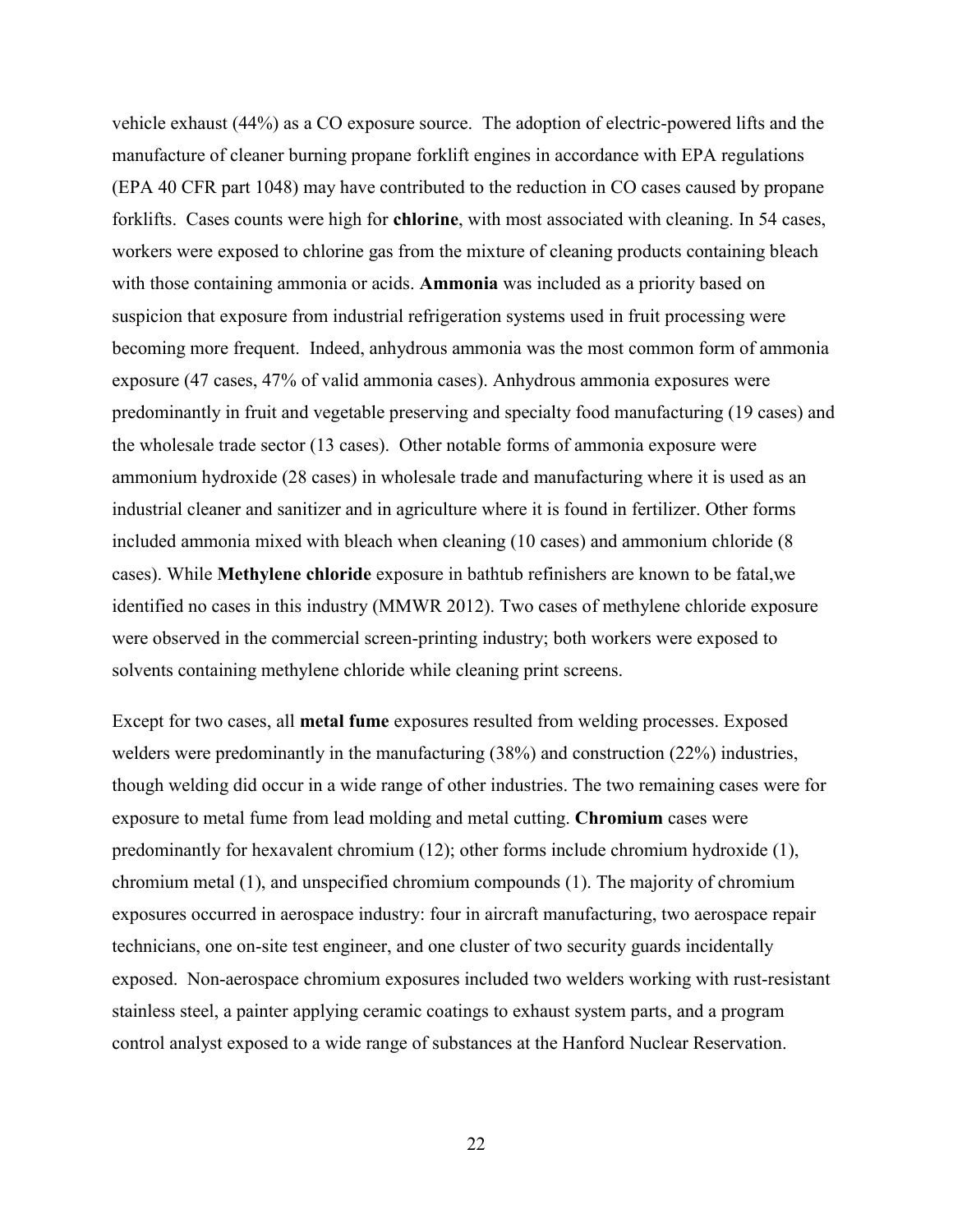Among the nine cases of **beryllium** exposure, five occurred in workers associated with Hanford Nuclear Reservation. A cluster of three beryllium cases occurred from the controlled sandblasting of copper alloy parts that contained less than 2% beryllium to be used in the aerospace industry. The remaining exposure was a worker debarring beryllium copper in an aircraft parts manufacturer.

**Wildland smoke** cases predominantly occurred among fire protection and related workers (39% of total) but also in construction, recreation, retail trade, and accommodation and food services. It is anticipated that agricultural workers are at high risk for wildland smoke exposure. We report here two cases, one in logging and one in non-citrus fruit farming. These are likely an underestimate of the true burden of wildland smoke exposure.

#### <span id="page-22-0"></span>Cluster Surveillance

Exposures that impact a large number of workers at once are of interest for prioritizing prevention resources. Carbon monoxide is the leading exposure associated with clusters (Table 10). The sources of carbon monoxide in clusters follows the same pattern as the carbon monoxide claims overall, with vehicles being the most common source (Table 4). Large groups of workers may file claims for carbon monoxide exposure after building evacuations. While less common, evacuations due to ammonia leaks also result in large clusters. Unclear or unknown exposures resulted in 12 clusters particularly among airline crews, with possible but unverified exposure to strange odors, jet fuel, and carbon monoxide that occur inside the aircraft. Insecticides and pesticides resulted in the largest clusters overall. Several of these events involved large groups of agricultural workers incidentally exposed to spray from neighboring farms.

Clusters in our surveillance system often involve multiple employers and occupations sharing a work location. Forty-four clusters involved more than one employer. These often occurred at construction sites, government buildings, and medical complexes. For example, 12 workers from two employers were exposed to spray foam insulation fumes at a construction site, due to miscommunication with a third employer. Evacuations of government buildings often result in cases from multiple employers; for instance, a propane leak at a correctional facility resulted in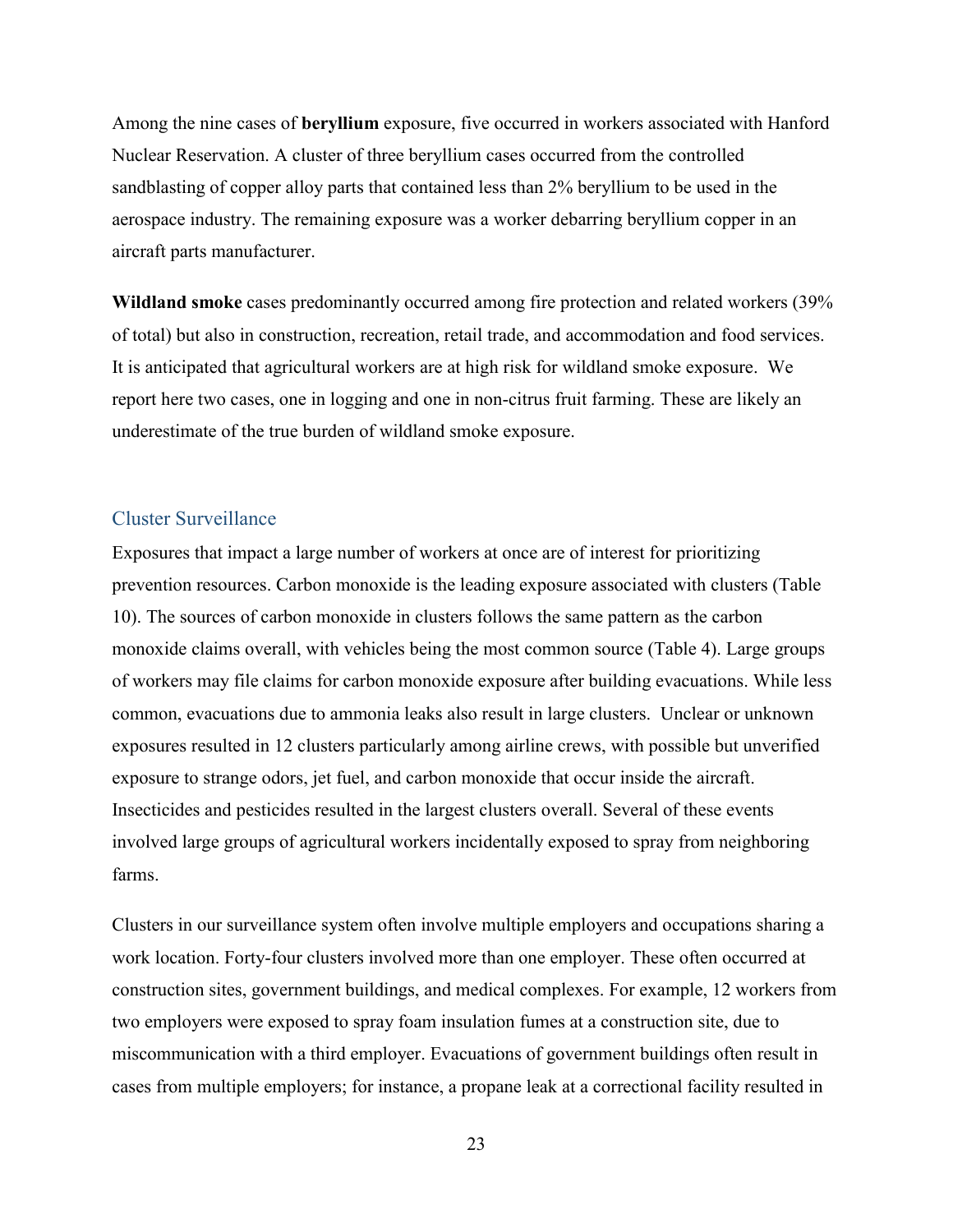seven cases from three employers. At a medical complex, a DLCO tank (contains CO, methane, oxygen and nitrogen) used for testing the lung diffusion capacity of patients leaked, affecting ten workers from six employers.

#### <span id="page-23-0"></span>Severe exposures

Six workers identified by the surveillance system with a toxic inhalation also died. Three of the fatalities were from disease following chronic inhalation exposures over the course of the workers' career: two workers died of cancer caused by complex exposures at Hanford Nuclear Reservation and one pipefitter died of asbestosis. In addition to the toxic inhalation surveillance described here, the SHARP program also conducts surveillance for respiratory disease, including asbestosis, and the occurrence of asbestos-related deaths are described in full from that system (Washington State Dept. of Labor and Industries 2019). The fourth fatality from a toxic inhalation occurred in a firefighter at a chemical plant who had minimal inhalation exposure to tetramethylammonium hydroxide (TMAH) but primarily succumbed to extensive chemical burns from TMAH during the same incident. The fifth fatality was from causes unrelated to the occupational inhalation exposure noted in our surveillance system, and the final review of the sixth fatality is pending due to outstanding medical records at the time of this writing.

Inhalations that were associated with hospitalization arose from both acute and chronic exposure, with 13 of the 35 hospitalized workers having compensable claims. One severe acute injury occurred in a floor supervisor from a shipping business who was exposed to sodium metabisulphite upon opening and entering a shipping container for inspection. The injured worker was diagnosed with severe interstitial lung disease and reactive airways dysfunction syndrome (RADS) resulting in total and permanent disability. Sodium metabisulphite is an inorganic compound used as a disinfectant, antioxidant and preservative agent; it is unclear if the residual was from container disinfection or whether the chemical itself was being shipped. Similar exposures from international container and bulk cargo transport processes are described by Baur et al. (Baur 2015). A second severe injury occurred in a truck wash worker at an auto detail truck washing shop who inhaled hydrofluoric acid (HF). The incident occurred when the worker pumped undiluted HF from a stock 55-gallon barrel into 5-gallon lidded bucket for transport. The pump handle broke resulting in exposure to HF that caused acute shortness of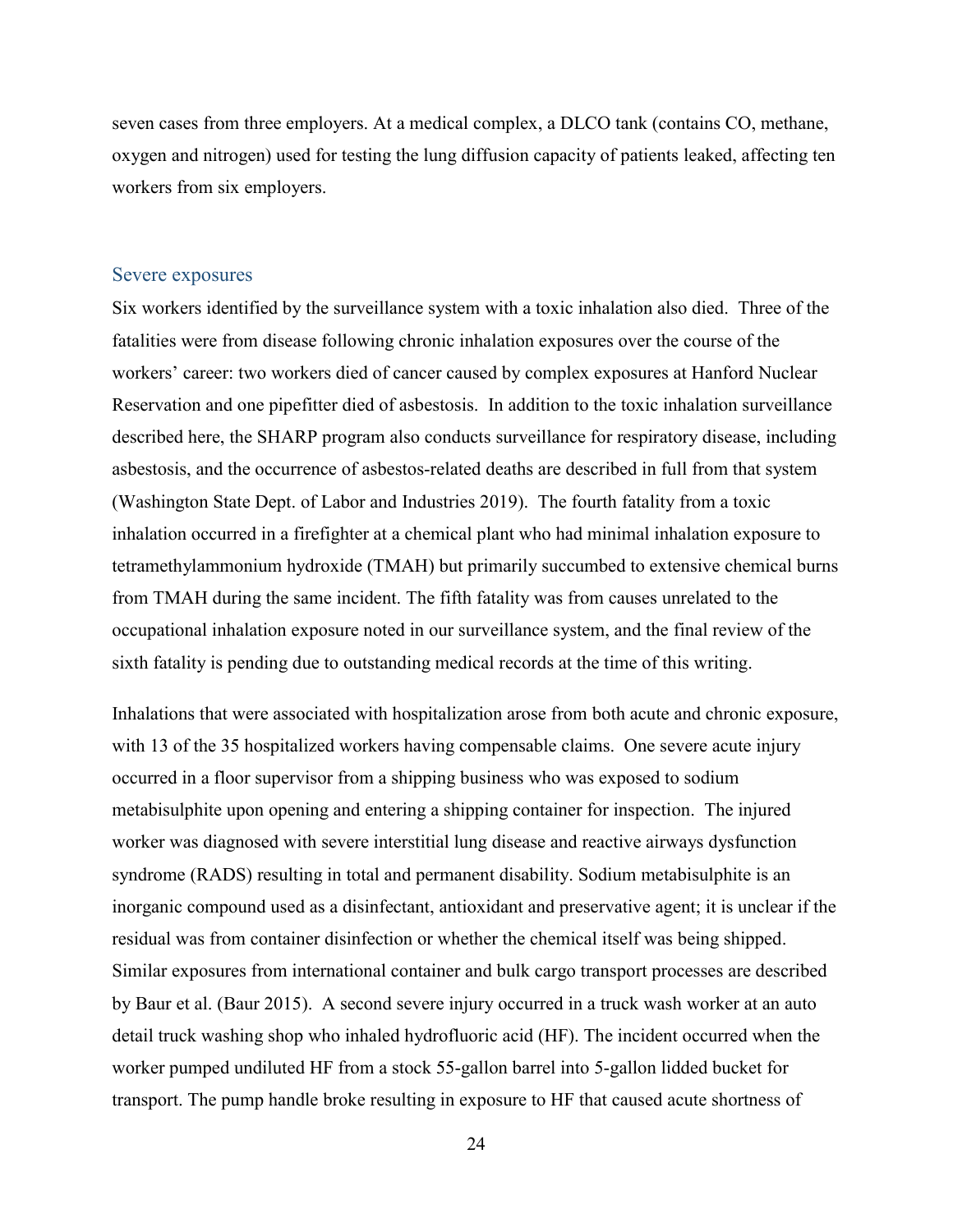breath and a subsequent three-day hospitalization. A case series of 48 workers' compensation cases with HF exposure have been described in Washington's car and truck wash workers predominantly for burn injury; in comparison the present case is noted for its inhalation health risk (Reeb-Whitaker 2015). Other hospitalizations included a worker exposed to chlorine gas while adjusting the chlorinator in a pool; a maintenance worker injured in a fall sustained after blacking out from indirect exposure to a floor finish product (formulation unknown); and an agricultural worker exposed to pesticide while spray-treating infested grain.

#### <span id="page-24-0"></span>Surveillance strengths and limitations

Workers' compensation, the primary data source for this surveillance system, has factors that contribute to under-estimating the exposure burden: injured workers unaware of the workers' compensation system, failure by both workers and/or healthcare providers to recognize the workrelatedness of a condition, and barriers to filing a claim such as a perceived fear of retribution or job loss. The advantages of this system are a stable reporting source, standardized injury and illness codes, consistent and controllable case capture methods, and program longevity. The timeliness of the data source allows for the rapid referral of cases to compliance officers in L&I's Division of Occupational Health and Safety. Seven cases were referred between 2017 to 2020: three for carbon monoxide, two for ammonium, one for chromium, and one for beryllium.

Our toxic inhalation case definition does not specify clinical injury or disease sustained by workers. This is somewhat a limitation to our ability to describe health outcomes. However, we gather significant amounts of information on the type and source of the exposure. This information often cannot be found through any other means, such as ICD-10 codes or administrative injury codes. This specificity is a significant strength of our surveillance system.

Our working definition of clusters works well in identifying acute incidents, such as a group of construction workers with different employers exposed to fumes from spray foam installation at a shared worksite. Our definition would not capture an exposure that occurred intermittently across a longer period. For example, our algorithm identified a cluster of six healthcare workers exposed to fumes from a disinfection fogger on the same day, related to increased COVID-19 disinfection activities. A similar event occurred among five bus drivers exposed to hospital-grade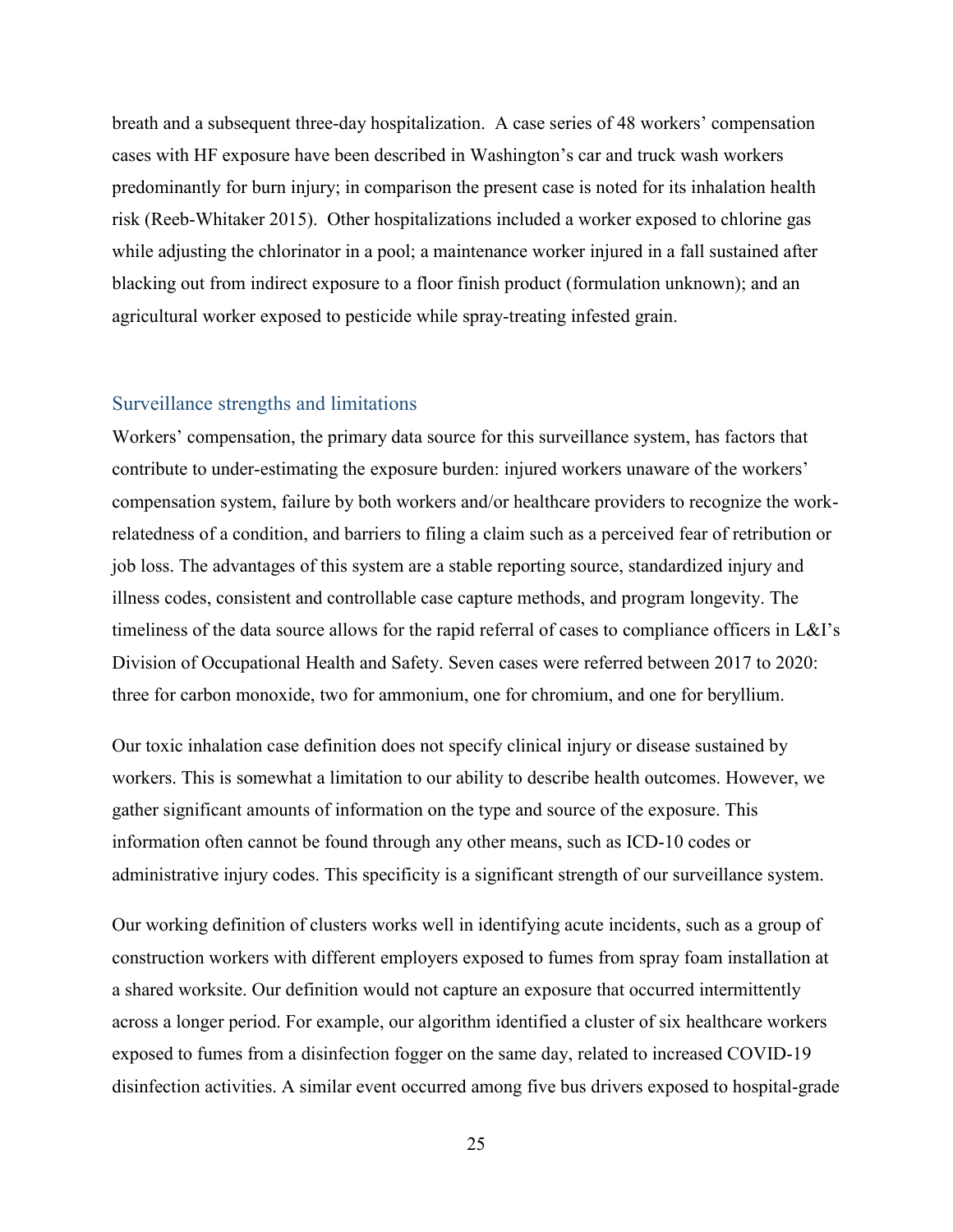disinfectants inappropriately applied in buses. However, because these employees were exposed to the chemical on dates more than two days apart, only three of the five cases met the definition of a cluster. Overall, our cluster algorithm does not capture intermittent or rare exposure events, though these could be case series of great interest.

### <span id="page-25-0"></span>Future Direction

Two areas of future work are surveillance system operation and injury prevention. Operationally, the toxic surveillance system is young with three years of consecutive data. In a separate technical report, we evaluated the case capture methods for this surveillance system and identified ways to improve case capture for the priority exposures (Washington State Dept. of Labor and Industries 2021). Frequent well-defined exposures from the "other" category that could be captured similar to the eight priority exposures include cleaning chemicals and disinfectants; pesticides, insecticides, and fungicides; and caustic acids. Moving forward, these exposures will be captured similar to the priority substances with specific keywords, ICD-10 codes, and OIICS codes. Data fields that describe the exposure source will be developed to facilitate systematic coding of such contextual information during case review. Many of the most common exposures in the "other" category were too ill-defined to be good targets of surveillance activities or prevention; these include dust, paint, and indoor air pollutants from building renovation. Regarding prevention activities, one of the benefits of having validated all toxic inhalations over a four-year period is the ability to respond to regional or national inquires on diverse exposures of emerging interest. Employers, industry groups and prevention specialists should review the appendix tables provided with this report for inhalation exposures by industry and occupation that may inform their specific area of interest. Two potential areas for immediate prevention work include the characterization of cleaning and disinfecting exposures related to the COVID-19 pandemic and the anhydrous ammonia exposures in fruit and vegetable processing.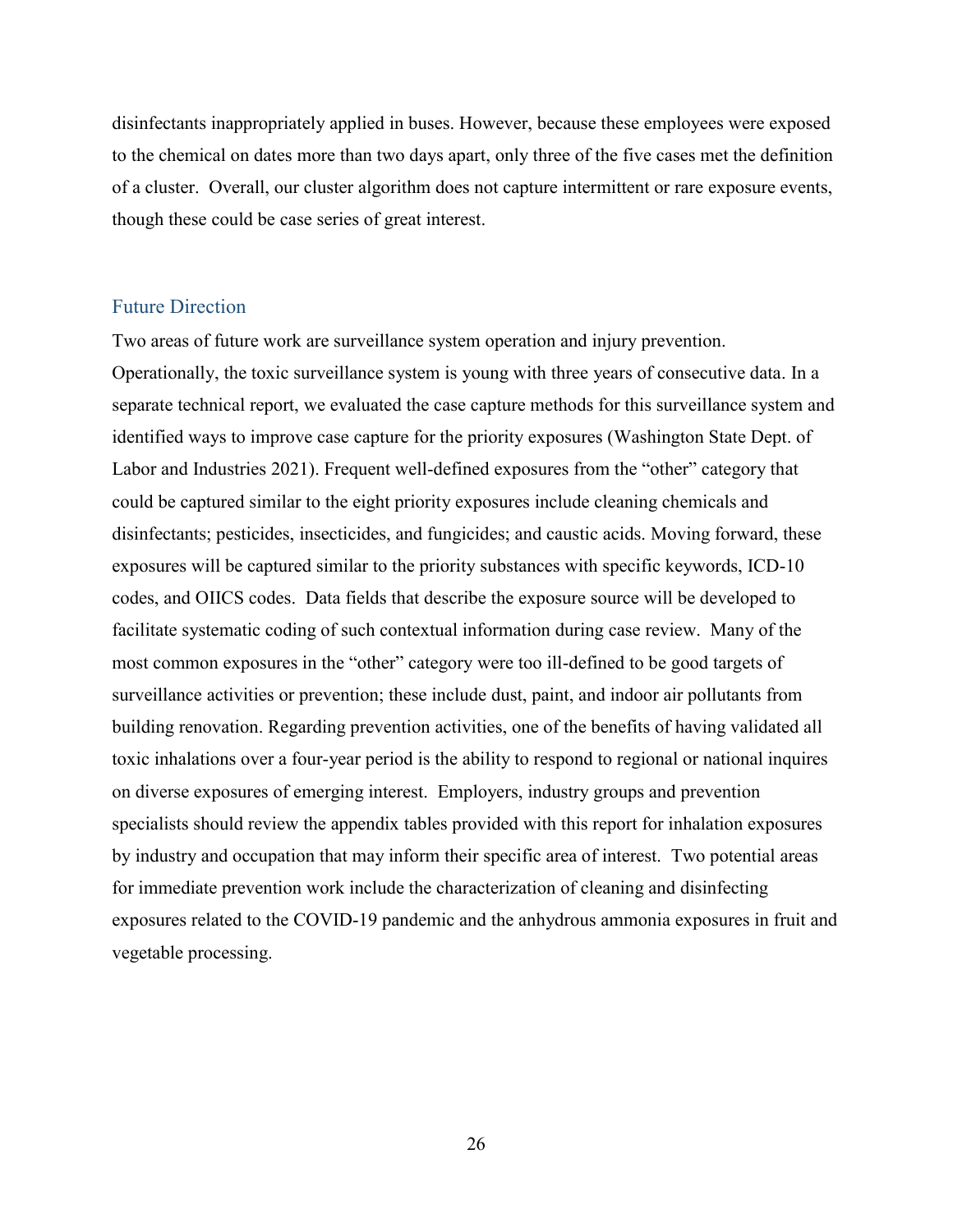# <span id="page-26-0"></span>**CONCLUSION**

The toxic inhalation surveillance system is able to identify workers and industries with high or emerging exposure and exposure risk. Priority exposures such as chromium, methylene chloride, and beryllium are relatively rare but remain important to characterize. In contrast, exposure to cleaning materials and pesticides are frequently occurring in the workers' compensation data and case capture for these exposures should be enhanced in our system. The surveillance system was able to identify areas in need of prevention, including but not limited to cleaning that mitigates SARS-CoV-2 and also exposure to anhydrous ammonia in food processing workers. Extensive data tables that characterize inhalation exposure by industry, occupation, and health effects are given to help workers, employers, and the public health community understand the frequency and type of inhalation exposures that workers face.

# <span id="page-26-1"></span>ACKNOWLEDGEMENTS

We gratefully acknowledge support from Suzanne Kelly, Claire LaSee, and Elyette Martin of the SHARP Program.

# <span id="page-26-2"></span>SUPPLEMENTARY MATERIALS

Washington State Department of Labor and Industries. **Supplementary Report: Methods and evaluation for Washington State's toxic inhalation surveillance system**, 2017-2020. July 2021. SHARP Publication # 64-31-2021. Safety and Health Assessment and Research for Prevention Program, Olympia WA. [https://lni.wa.gov/safety-health/safety](https://lni.wa.gov/safety-health/safety-research/files/2021/64_31_2021_MethodsEvalSurveillanceToxicInhal_2017-2020.pdf)[research/files/2021/64\\_31\\_2021\\_MethodsEvalSurveillanceToxicInhal\\_2017-2020.pdf](https://lni.wa.gov/safety-health/safety-research/files/2021/64_31_2021_MethodsEvalSurveillanceToxicInhal_2017-2020.pdf)

Washington State Department of Labor and Industries. **Appendix Tables: Methods and evaluation for Washington State's toxic inhalation surveillance system**, 2017-2020. July 2021. SHARP Publication # 64-32-2021. Safety and Health Assessment and Research for Prevention Program, Olympia WA. [https://lni.wa.gov/safety-health/safety](https://lni.wa.gov/safety-health/safety-research/files/2021/64_32_2021_AppendixTablesSurveillanceToxicInhal_2017-2020.pdf)[research/files/2021/64\\_32\\_2021\\_AppendixTablesSurveillanceToxicInhal\\_2017-2020.pdf](https://lni.wa.gov/safety-health/safety-research/files/2021/64_32_2021_AppendixTablesSurveillanceToxicInhal_2017-2020.pdf)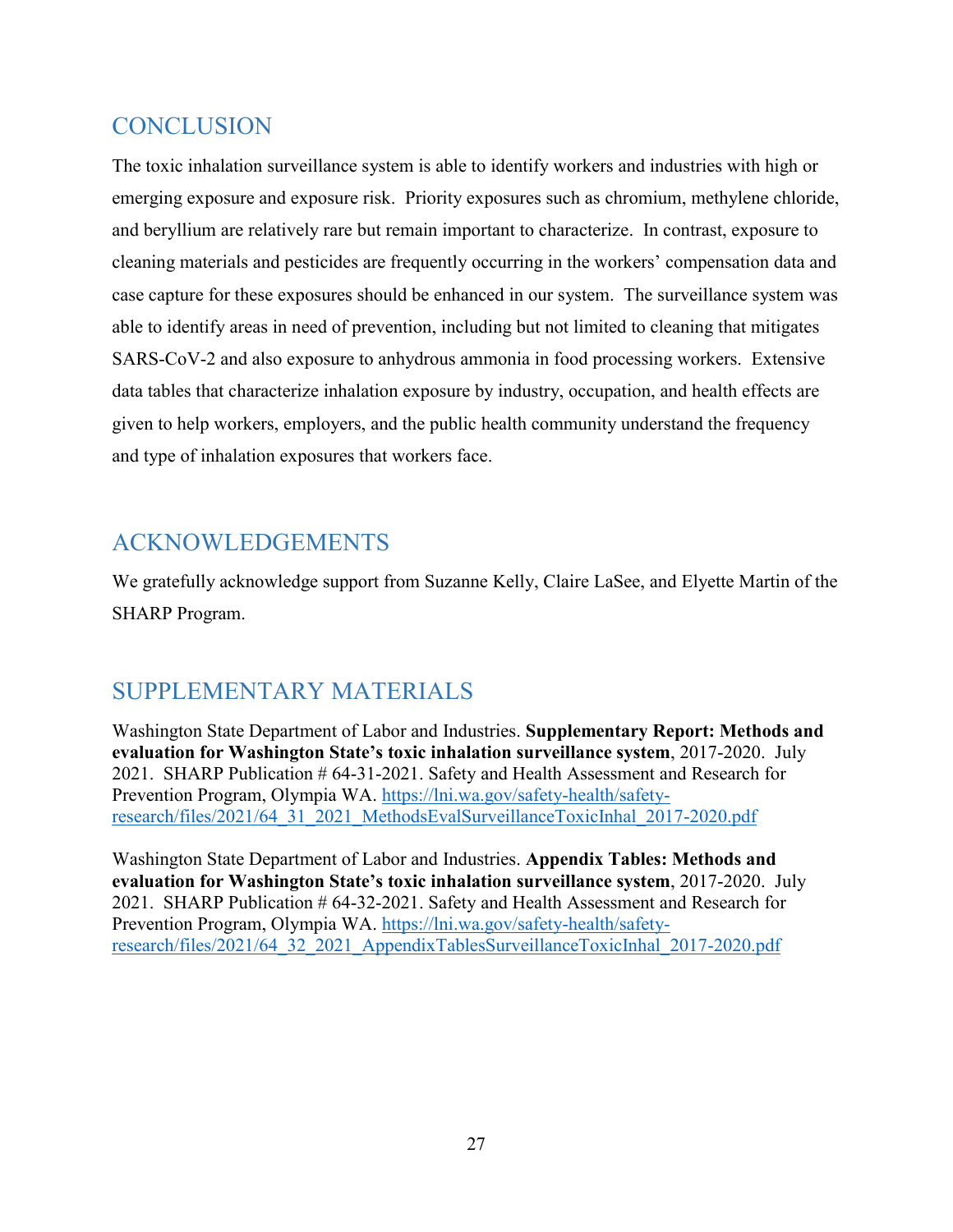# <span id="page-27-0"></span>**REFERENCES**

American Conference of Governmental Industrial Hygienists. *TLVs and BEIs Based on the Documentation of the Threshold Limit Values for Chemical Substances and Physical Agents & Biological Exposure Indices*, 2018. Cincinnati, OH.

Association of Occupational and Environmental Clinics, Washington DC. [http://www.aoec.org/tools.htm.](http://www.aoec.org/tools.htm) Accessed July 14, 2021.

Baur X, L Budnik, Z Zhao, M Bratveit et al. Health risks in international container and bulk cargo transport due to volatile toxic compounds. 2015 J Occ Med Tox 10:19. doi 10.1186/s12995-015-0059-4.

Centers for Disease Control. Fatal exposure to methylene chloride among bathtub refinishers – United States, 2000-2011. Morbidity and Mortality Weekly Report (MMWR) 2012. 61(07):119-122.

Environmental Protection Agency. Risk management for methylene chloride. Webpage: [https://www.epa.gov/assessing-and-managing-chemicals-under-tsca/risk-management](https://www.epa.gov/assessing-and-managing-chemicals-under-tsca/risk-management-methylene-chloride#finalriskevaluation)[methylene-chloride#finalriskevaluation.](https://www.epa.gov/assessing-and-managing-chemicals-under-tsca/risk-management-methylene-chloride#finalriskevaluation) Accessed July 14, 2021.

Lofgren, D. Occupational carbon monoxide poisoning in the State of Washington, 1994-1999. 2002. App Occup Env Hyg (4):286-95. doi: 10.1080/10473220252826592.

Reeb-Whitaker, C, D Bonauto, S Whittaker, and D Adams. Occupational carbon monoxide poisoning in Washington State, 2000-2005. 2010. J Occup Environ Hyg (10):547-56. doi: 10.1080/15459624.2010.488210.

Reeb-Whitaker CK, CM Eckert, NJ Anderson, DK Bonauto. Occupational hydrofluoric acid injury from car and truck washing – Washington State,  $2001 - 2013$ .  $2015$ .  $64(32):874-7$ . doi: 10.155585/mmwr.mm6432a4.

Washington Administrative Code, Chapter 296-901 Beryllium. [https://app.leg.wa.gov/wac/default.aspx?cite=296-850.](https://app.leg.wa.gov/wac/default.aspx?cite=296-850) Accessed July 23, 2021.

Washington Administrative Code, Chapter 296-62 Part I-2, General Occupational Health Standards, Hexavalent Chromium. [https://www.lni.wa.gov/safety-health/safety-rules/chapter](https://www.lni.wa.gov/safety-health/safety-rules/chapter-pdfs/WAC296-62.pdf#WAC_296_62_08003)[pdfs/WAC296-62.pdf#WAC\\_296\\_62\\_08003.](https://www.lni.wa.gov/safety-health/safety-rules/chapter-pdfs/WAC296-62.pdf#WAC_296_62_08003) Accessed July 23, 2021.

Washington State Department of Labor and Industries. Supplementary Report: Methods and evaluation for Washington State's toxic inhalation surveillance system, 2017 – 2020. August 2021. SHARP Publication # 64-31-2021. Safety and Health Assessment and Research for Prevention (SHARP) Program, Olympia, WA. [https://lni.wa.gov/safety-health/safety](https://lni.wa.gov/safety-health/safety-research/files/2021/64_30_2021_SurveillanceToxicInhal_2017-2020.pdf)[research/files/2021/64\\_30\\_2021\\_SurveillanceToxicInhal\\_2017-2020.pdf](https://lni.wa.gov/safety-health/safety-research/files/2021/64_30_2021_SurveillanceToxicInhal_2017-2020.pdf)